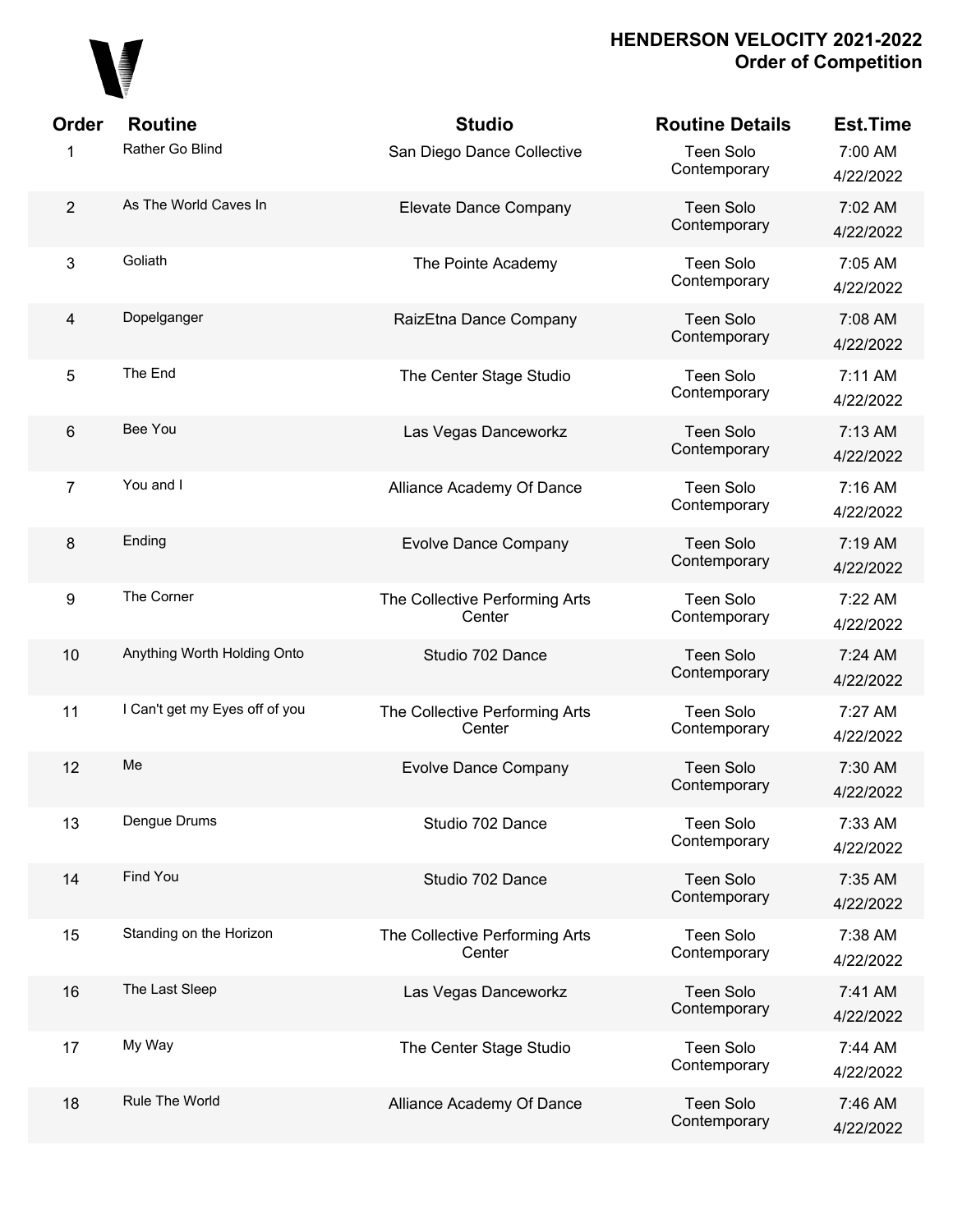

| Order | <b>Routine</b>       | <b>Studio</b>                            | <b>Routine Details</b>           | <b>Est.Time</b>      |
|-------|----------------------|------------------------------------------|----------------------------------|----------------------|
| 19    | Home With You        | <b>Evolve Dance Company</b>              | <b>Teen Solo</b><br>Contemporary | 7:49 AM<br>4/22/2022 |
| 20    | Freedom              | Studio 702 Dance                         | <b>Teen Solo</b><br>Contemporary | 7:52 AM<br>4/22/2022 |
| 21    | Feel the Tide        | The Collective Performing Arts<br>Center | <b>Teen Solo</b><br>Contemporary | 7:55 AM<br>4/22/2022 |
| 22    | Bang Bang            | San Diego Dance Collective               | <b>Teen Solo</b><br>Contemporary | 7:57 AM<br>4/22/2022 |
| 23    | Miracle              | <b>Variant Movement</b>                  | Teen Solo<br>Contemporary        | 8:00 AM<br>4/22/2022 |
| 24    | Drag Shift           | The Pointe Academy                       | <b>Teen Solo</b><br>Contemporary | 8:03 AM<br>4/22/2022 |
| 25    | Earth                | RaizEtna Dance Company                   | Teen Solo<br>Contemporary        | 8:06 AM<br>4/22/2022 |
| 26    | I Can't Move         | Studio 702 Dance                         | <b>Teen Solo</b><br>Contemporary | 8:08 AM<br>4/22/2022 |
| 27    | One Foot             | Alliance Academy Of Dance                | Teen Solo<br>Contemporary        | 8:11 AM<br>4/22/2022 |
| 28    | Unveiled             | <b>Evolve Dance Company</b>              | <b>Teen Solo</b><br>Contemporary | 8:14 AM<br>4/22/2022 |
| 29    | It's Always Been You | Studio 702 Dance                         | Teen Solo<br>Contemporary        | 8:17 AM<br>4/22/2022 |
| 30    | Everything I Did     | The Collective Performing Arts<br>Center | <b>Teen Solo</b><br>Contemporary | 8:19 AM<br>4/22/2022 |
| 31    | Live To Believe      | Las Vegas Danceworkz                     | Teen Solo<br>Contemporary        | 8:22 AM<br>4/22/2022 |
| 32    | Never Worn White     | Studio 702 Dance                         | <b>Teen Solo</b><br>Contemporary | 8:25 AM<br>4/22/2022 |
| 33    | Our Two Skins        | Alliance Academy Of Dance                | <b>Teen Solo</b><br>Contemporary | 8:28 AM<br>4/22/2022 |
| 34    | Hue                  | <b>Evolve Dance Company</b>              | <b>Teen Solo</b><br>Contemporary | 8:30 AM<br>4/22/2022 |
| 35    | Invincible           | The Collective Performing Arts<br>Center | <b>Teen Solo</b><br>Contemporary | 8:33 AM<br>4/22/2022 |
| 36    | Ph                   | Studio 702 Dance                         | <b>Teen Solo</b><br>Contemporary | 8:36 AM<br>4/22/2022 |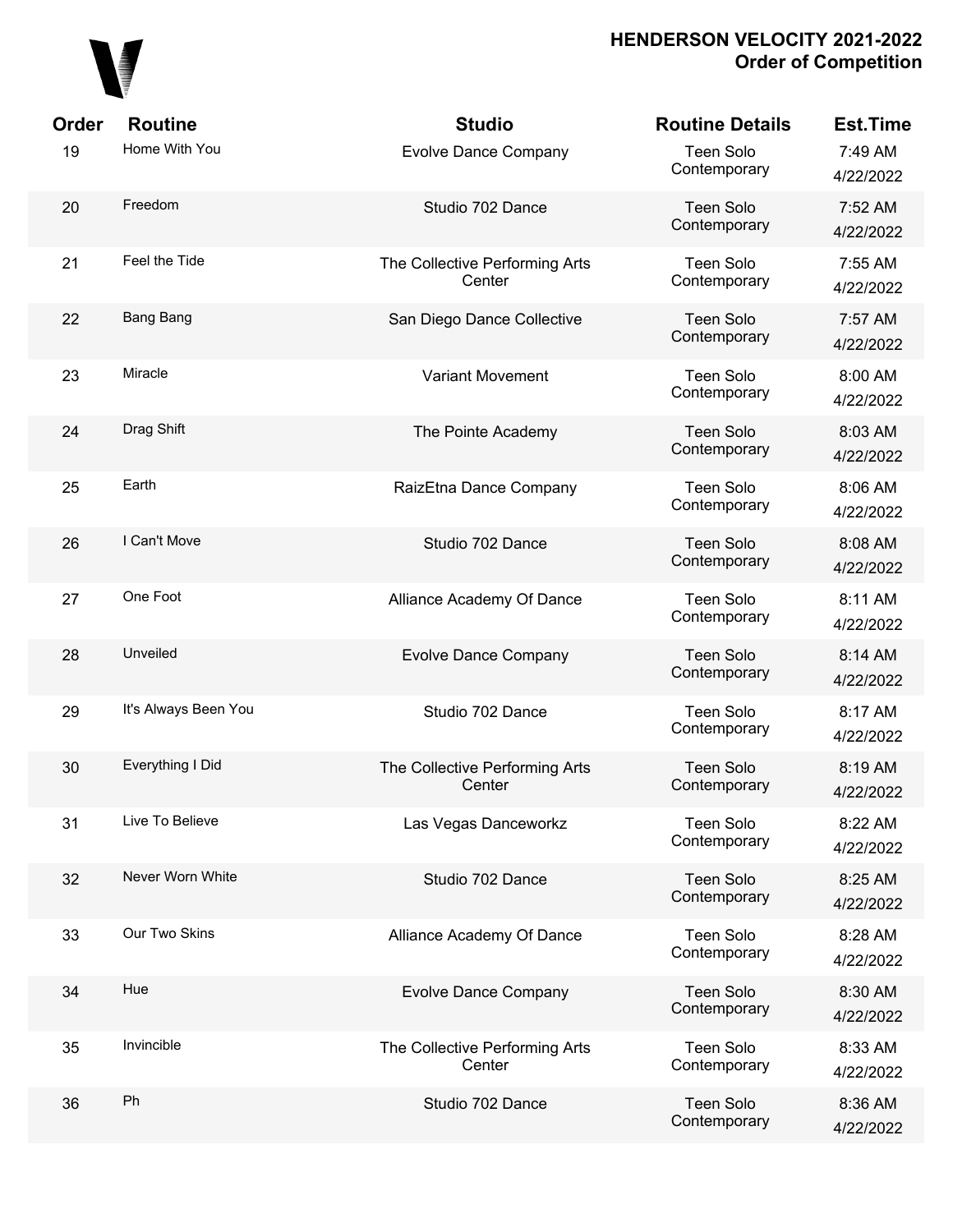

| Order | <b>Routine</b>                         | <b>Studio</b>                            | <b>Routine Details</b>           | <b>Est.Time</b>      |
|-------|----------------------------------------|------------------------------------------|----------------------------------|----------------------|
| 37    | Talk To Me                             | Studio 702 Dance                         | <b>Teen Solo</b><br>Contemporary | 8:39 AM<br>4/22/2022 |
| 38    | Singled Out                            | The Collective Performing Arts<br>Center | <b>Teen Solo</b><br>Contemporary | 8:41 AM<br>4/22/2022 |
| 39    | A Quiet Place                          | Alliance Academy Of Dance                | <b>Teen Solo</b><br>Contemporary | 8:44 AM<br>4/22/2022 |
| 40    | ** 5 MINUTE JUDGES BREAK**             | <b>VELOCITY DANCE CONVENTION</b>         |                                  | 8:47 AM<br>4/22/2022 |
| 41    | Next To You                            | <b>Evolve Dance Company</b>              | <b>Teen Solo</b><br>Contemporary | 8:52 AM<br>4/22/2022 |
| 42    | The First Time I Ever Saw Your<br>Face | Studio 702 Dance                         | <b>Teen Solo</b><br>Contemporary | 8:54 AM<br>4/22/2022 |
| 43    | Thunder                                | Studio 702 Dance                         | <b>Teen Solo</b><br>Contemporary | 8:57 AM<br>4/22/2022 |
| 44    | <b>Breathe</b>                         | Dancers Domain                           | <b>Teen Solo</b><br>Contemporary | 9:00 AM<br>4/22/2022 |
| 45    | Strange                                | <b>Evolve Dance Company</b>              | <b>Teen Solo</b><br>Contemporary | 9:03 AM<br>4/22/2022 |
| 46    | Next To You                            | PAVE School of the Arts                  | <b>Teen Solo</b><br>Contemporary | 9:05 AM<br>4/22/2022 |
| 47    | The Night                              | Las Vegas Danceworkz                     | <b>Teen Solo</b><br>Jazz         | 9:08 AM<br>4/22/2022 |
| 48    | <b>Heart Attack</b>                    | Alliance Academy Of Dance                | <b>Teen Solo</b><br>Jazz         | 9:11 AM<br>4/22/2022 |
| 49    | Haywire                                | PAVE School of the Arts                  | <b>Teen Solo</b><br>Jazz         | 9:14 AM<br>4/22/2022 |
| 50    | Gimmie More                            | <b>Evolve Dance Company</b>              | <b>Teen Solo</b><br>Jazz         | 9:16 AM<br>4/22/2022 |
| 51    | Wings                                  | RaizEtna Dance Company                   | <b>Teen Solo</b><br>Jazz         | 9:19 AM<br>4/22/2022 |
| 52    | Got It                                 | Studio 702 Dance                         | <b>Teen Solo</b><br>Jazz         | 9:22 AM<br>4/22/2022 |
| 53    | Ritz                                   | The Collective Performing Arts<br>Center | <b>Teen Solo</b><br>Jazz         | 9:25 AM<br>4/22/2022 |
| 54    | I Got Mine                             | Studio 702 Dance                         | <b>Teen Solo</b><br>Jazz         | 9:27 AM<br>4/22/2022 |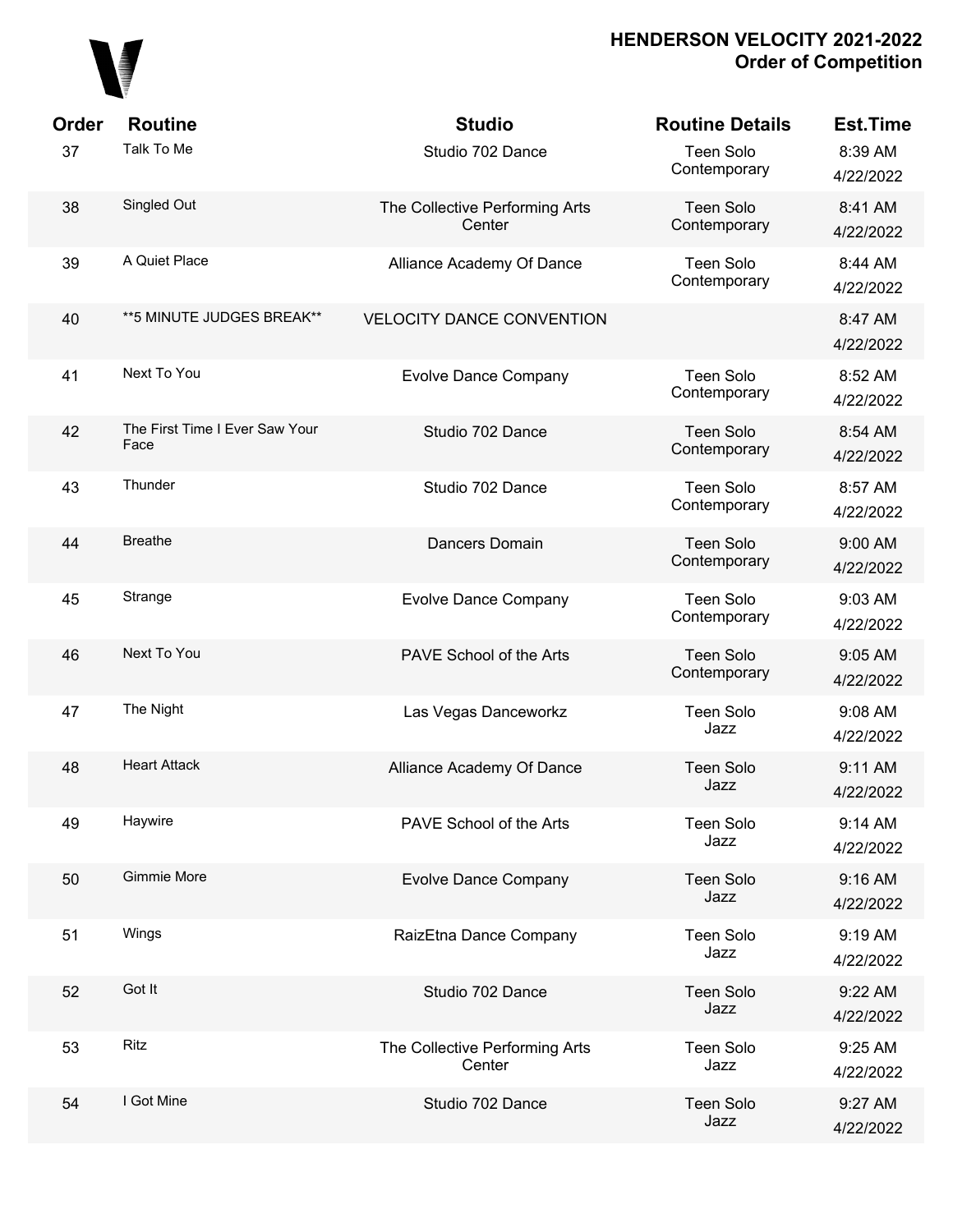

| <b>Order</b> | <b>Routine</b>        | <b>Studio</b>                            | <b>Routine Details</b>           | <b>Est.Time</b>       |
|--------------|-----------------------|------------------------------------------|----------------------------------|-----------------------|
| 55           | Kill Of The Night     | Las Vegas Danceworkz                     | <b>Teen Solo</b><br>Jazz         | 9:30 AM<br>4/22/2022  |
| 56           | The Buzz              | Alliance Academy Of Dance                | <b>Teen Solo</b><br>Jazz         | 9:33 AM<br>4/22/2022  |
| 57           | Stuff Like That There | The Center Stage Studio                  | <b>Teen Solo</b><br>Jazz         | 9:36 AM<br>4/22/2022  |
| 58           | You Lost Me           | Studio 702 Dance                         | <b>Teen Solo</b><br>Lyrical      | 9:38 AM<br>4/22/2022  |
| 59           | I Get To Love You     | RaizEtna Dance Company                   | <b>Teen Solo</b><br>Lyrical      | 9:41 AM<br>4/22/2022  |
| 60           | <b>Bad Romance</b>    | <b>Variant Movement</b>                  | <b>Teen Solo</b><br>Lyrical      | 9:44 AM<br>4/22/2022  |
| 61           | Pauvre Coure          | <b>Variant Movement</b>                  | <b>Teen Solo</b><br>Lyrical      | 9:47 AM<br>4/22/2022  |
| 62           | <b>Tears Of Gold</b>  | Studio 702 Dance                         | <b>Teen Solo</b><br>Lyrical      | 9:49 AM<br>4/22/2022  |
| 63           | Sail Away             | Elevate Dance Company                    | <b>Teen Solo</b><br>Lyrical      | 9:52 AM<br>4/22/2022  |
| 64           | Lay Me Down           | The Collective Performing Arts<br>Center | <b>Teen Solo</b><br>Lyrical      | 9:55 AM<br>4/22/2022  |
| 65           | The Night We Met      | RaizEtna Dance Company                   | <b>Teen Solo</b><br>Lyrical      | 9:58 AM<br>4/22/2022  |
| 66           | Open Hands            | Alliance Academy Of Dance                | <b>Teen Solo</b><br>Lyrical      | 10:00 AM<br>4/22/2022 |
| 67           | A Frequency           | <b>Elevated Dance Project</b>            | <b>Teen Solo</b><br>Contemporary | 10:03 AM<br>4/22/2022 |
| 68           | Human                 | <b>Elevated Dance Project</b>            | <b>Teen Solo</b><br>Contemporary | 10:06 AM<br>4/22/2022 |
| 69           | Storm                 | <b>Elevated Dance Project</b>            | <b>Teen Solo</b><br>Contemporary | 10:09 AM<br>4/22/2022 |
| 70           | In Roses              | Las Vegas Danceworkz                     | <b>Teen Solo</b><br>Lyrical      | 10:11 AM<br>4/22/2022 |
| 71           | This Is The Walk      | <b>Elevated Dance Project</b>            | <b>Teen Solo</b><br>Contemporary | 10:14 AM<br>4/22/2022 |
| 72           | Itsy Bitsy Spider     | <b>Elevated Dance Project</b>            | <b>Teen Solo</b><br>Contemporary | 10:17 AM<br>4/22/2022 |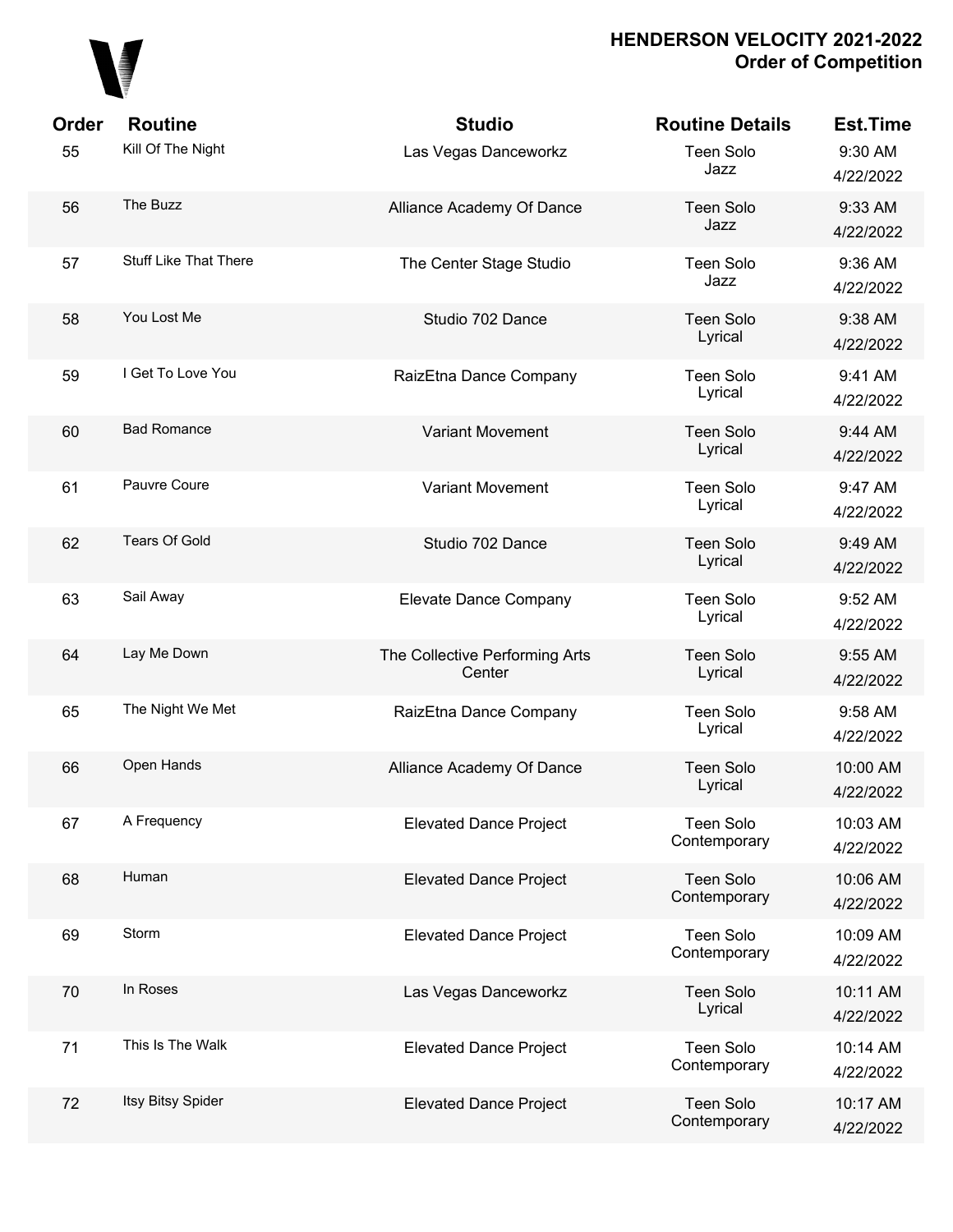

| <b>Order</b> | <b>Routine</b>             | <b>Studio</b>                            | <b>Routine Details</b>           | <b>Est.Time</b>       |
|--------------|----------------------------|------------------------------------------|----------------------------------|-----------------------|
| 73           | Infinity                   | <b>Elevated Dance Project</b>            | Teen Solo<br>Contemporary        | 10:20 AM<br>4/22/2022 |
| 74           | Stay                       | San Diego Dance Collective               | <b>Teen Solo</b><br>Lyrical      | 10:22 AM<br>4/22/2022 |
| 75           | Calico                     | <b>Elevated Dance Project</b>            | Teen Solo<br>Contemporary        | 10:25 AM<br>4/22/2022 |
| 76           | Noise In Space             | <b>Elevated Dance Project</b>            | <b>Teen Solo</b><br>Contemporary | 10:28 AM<br>4/22/2022 |
| 77           | Body                       | <b>Elevated Dance Project</b>            | Teen Solo<br>Contemporary        | 10:31 AM<br>4/22/2022 |
| 78           | <b>Smoke There's Fire</b>  | <b>Elevated Dance Project</b>            | <b>Teen Solo</b><br>Jazz         | 10:33 AM<br>4/22/2022 |
| 79           | Baby I Don't Know          | Studio 702 Dance                         | Teen Solo<br>Tap                 | 10:36 AM<br>4/22/2022 |
| 80           | ** 5 MINUTE JUDGES BREAK** | <b>VELOCITY DANCE CONVENTION</b>         |                                  | 10:39 AM<br>4/22/2022 |
| 81           | Muddy Waters               | Dancers Domain                           | Teen Solo<br>Open                | 10:44 AM<br>4/22/2022 |
| 82           | Ice                        | Las Vegas Danceworkz                     | <b>Teen Solo</b><br>Open         | 10:46 AM<br>4/22/2022 |
| 83           | <b>Bad Dreams</b>          | Alliance Academy Of Dance                | Teen Solo<br>Open                | 10:49 AM<br>4/22/2022 |
| 84           | Darkest Hour               | <b>Evolve Dance Company</b>              | <b>Teen Solo</b><br>Open         | 10:52 AM<br>4/22/2022 |
| 85           | Hypno                      | <b>Variant Movement</b>                  | <b>Teen Solo</b><br>Contemporary | 10:55 AM<br>4/22/2022 |
| 86           | Automatic                  | The Center Stage Studio                  | Teen Solo<br>Open                | 10:57 AM<br>4/22/2022 |
| 87           | Just Say The Word          | Dancers Domain                           | Teen Solo<br>Open                | 11:00 AM<br>4/22/2022 |
| 88           | Drowning                   | Dancers Domain                           | Teen Solo<br>Open                | 11:03 AM<br>4/22/2022 |
| 89           | Sycamore Girl              | Elevate Dance Company                    | <b>Teen Solo</b><br>Open         | 11:06 AM<br>4/22/2022 |
| 90           | Slither                    | The Collective Performing Arts<br>Center | Teen Solo<br>Open                | 11:08 AM<br>4/22/2022 |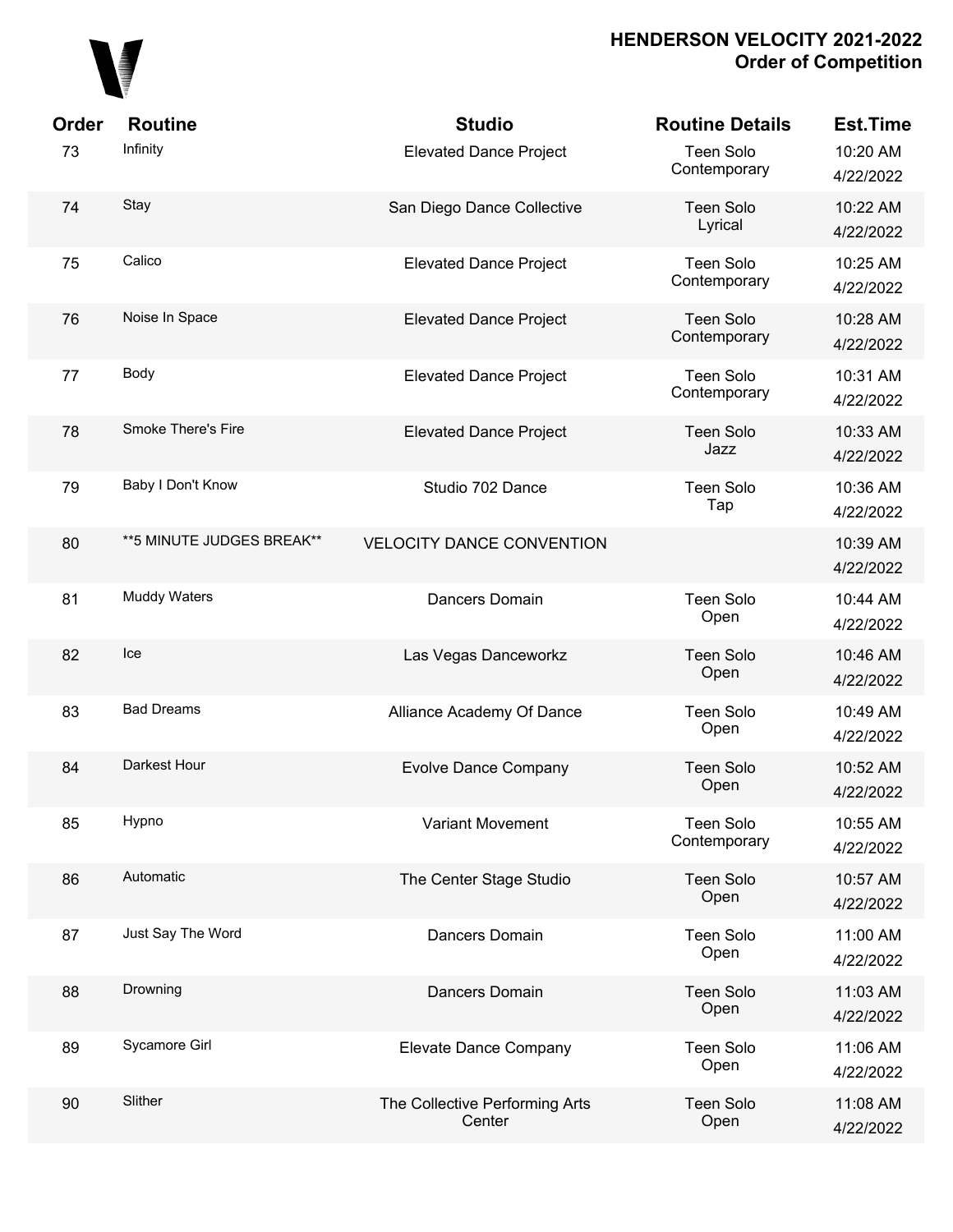

| Order | <b>Routine</b>        | <b>Studio</b>                            | <b>Routine Details</b>                     | <b>Est.Time</b>       |
|-------|-----------------------|------------------------------------------|--------------------------------------------|-----------------------|
| 91    | <b>Phoenix Rising</b> | The Center Stage Studio                  | <b>Teen Solo</b><br>Open                   | 11:11 AM<br>4/22/2022 |
| 92    | Ice From Russia       | <b>Elevated Dance Project</b>            | <b>Teen Solo</b><br><b>Musical Theater</b> | 11:14 AM<br>4/22/2022 |
| 93    | Lipgloss              | The Center Stage Studio                  | <b>Teen Solo</b><br>Hip-Hop                | 11:17 AM<br>4/22/2022 |
| 94    | Pink Lemonade         | Elevate Dance Company                    | <b>Teen Solo</b><br>Hip-Hop                | 11:19 AM<br>4/22/2022 |
| 95    | Essence               | The Collective Performing Arts<br>Center | <b>Teen Solo</b><br>Hip-Hop                | 11:22 AM<br>4/22/2022 |
| 96    | Work                  | Elevate Dance Company                    | <b>Teen Solo</b><br>Hip-Hop                | 11:25 AM<br>4/22/2022 |
| 97    | Gucci                 | The Center Stage Studio                  | <b>Teen Solo</b><br>Hip-Hop                | 11:28 AM<br>4/22/2022 |
| 98    | Just Fine             | Elevate Dance Company                    | <b>Teen Solo</b><br>Hip-Hop                | 11:30 AM<br>4/22/2022 |
| 99    | Say My Name           | Alliance Academy Of Dance                | <b>Teen Solo</b><br>Hip-Hop                | 11:33 AM<br>4/22/2022 |
| 100   | I Won't Complain      | <b>Variant Movement</b>                  | Teen Duo/Trio<br>Contemporary              | 11:36 AM<br>4/22/2022 |
| 101   | Turn Out The Lights   | RaizEtna Dance Company                   | Teen Duo/Trio<br>Contemporary              | 11:39 AM<br>4/22/2022 |
| 102   | Fly Watching          | Studio 702 Dance                         | Teen Duo/Trio<br>Contemporary              | 11:41 AM<br>4/22/2022 |
| 103   | All For Me            | The Collective Performing Arts<br>Center | Teen Duo/Trio<br>Contemporary              | 11:44 AM<br>4/22/2022 |
| 104   | Afterthought          | <b>Elevated Dance Project</b>            | Teen Duo/Trio<br>Contemporary              | 11:47 AM<br>4/22/2022 |
| 105   | Investigators         | Las Vegas Danceworkz                     | Teen Duo/Trio<br>Contemporary              | 11:50 AM<br>4/22/2022 |
| 106   | Hollow                | RaizEtna Dance Company                   | Teen Duo/Trio<br>Contemporary              | 11:52 AM<br>4/22/2022 |
| 107   | Dancing After Death   | The Collective Performing Arts<br>Center | Teen Duo/Trio<br>Contemporary              | 11:55 AM<br>4/22/2022 |
| 108   | Organ Donor           | Studio 702 Dance                         | Teen Duo/Trio<br>Contemporary              | 11:58 AM<br>4/22/2022 |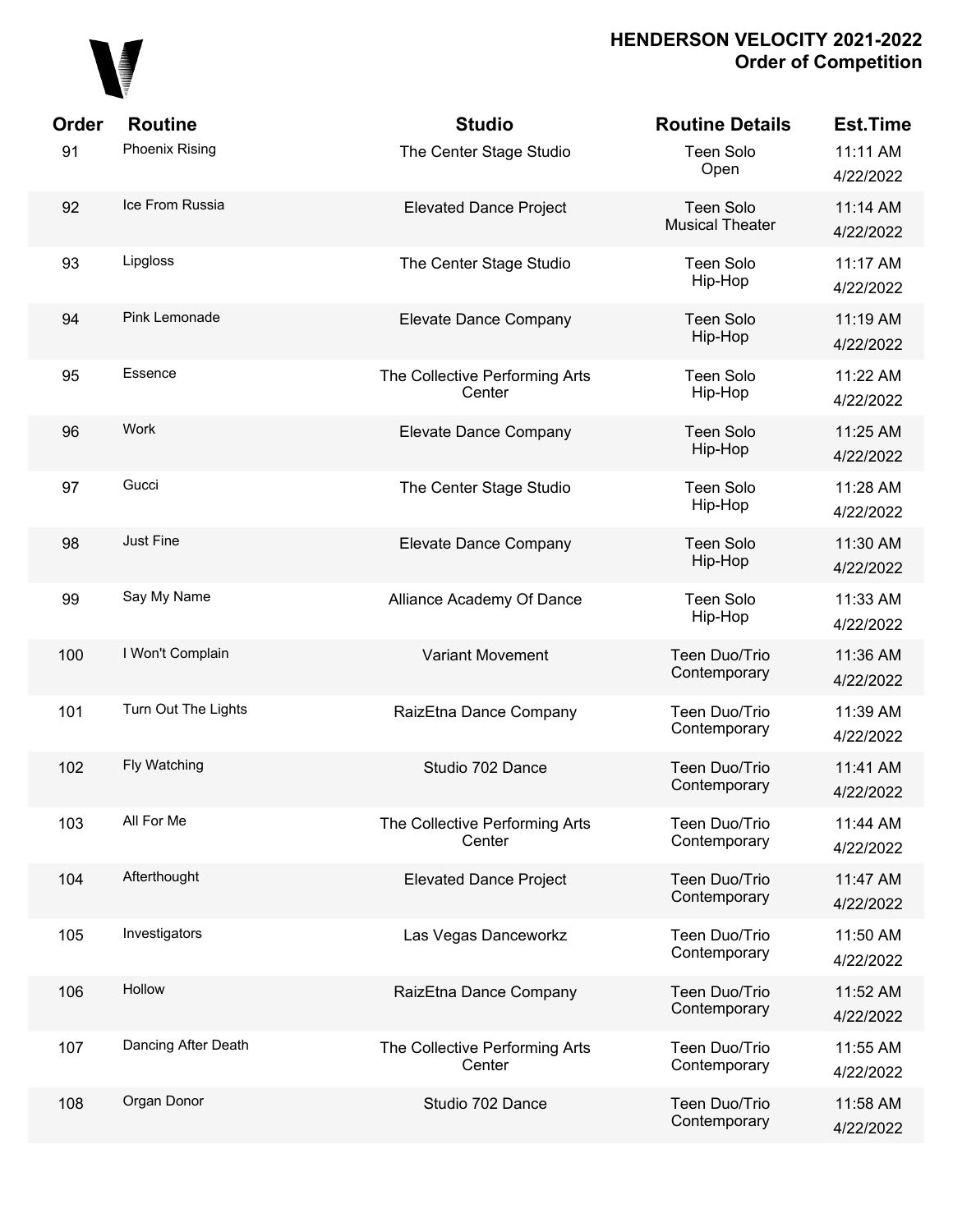

| <b>Order</b> | <b>Routine</b>            | <b>Studio</b>                            | <b>Routine Details</b>        | <b>Est.Time</b>       |
|--------------|---------------------------|------------------------------------------|-------------------------------|-----------------------|
| 109          | Super Human               | <b>Elevated Dance Project</b>            | Teen Duo/Trio<br>Contemporary | 12:01 PM<br>4/22/2022 |
| 110          | I Found                   | Alliance Academy Of Dance                | Teen Duo/Trio<br>Contemporary | 12:03 PM<br>4/22/2022 |
| 111          | Baby Boy                  | Studio 702 Dance                         | Teen Duo/Trio<br>Jazz         | 12:06 PM<br>4/22/2022 |
| 112          | Toxic                     | Elevate Dance Company                    | Teen Duo/Trio<br>Jazz         | 12:09 PM<br>4/22/2022 |
| 113          | Let Me Think About It     | Studio 702 Dance                         | Teen Duo/Trio<br>Jazz         | 12:12 PM<br>4/22/2022 |
| 114          | Adios                     | The Collective Performing Arts<br>Center | Teen Duo/Trio<br>Jazz         | 12:14 PM<br>4/22/2022 |
| 115          | Fly Away                  | RaizEtna Dance Company                   | Teen Duo/Trio<br>Lyrical      | 12:17 PM<br>4/22/2022 |
| 116          | Tba                       | San Diego Dance Collective               | Teen Duo/Trio<br>Lyrical      | 12:20 PM<br>4/22/2022 |
| 117          | Fall In Love              | Elevate Dance Company                    | Teen Duo/Trio<br>Lyrical      | 12:23 PM<br>4/22/2022 |
| 118          | Today                     | Las Vegas Danceworkz                     | Teen Duo/Trio<br>Lyrical      | 12:25 PM<br>4/22/2022 |
| 119          | Old Days                  | <b>Variant Movement</b>                  | Teen Duo/Trio<br>Lyrical      | 12:28 PM<br>4/22/2022 |
| 120          | <b>Uptown Funk</b>        | The Center Stage Studio                  | Teen Duo/Trio<br>Tap          | 12:31 PM<br>4/22/2022 |
| 121          | **5 MINUTE JUDGES BREAK** | <b>VELOCITY DANCE CONVENTION</b>         |                               | 12:34 PM<br>4/22/2022 |
| 122          | Save Your Soul            | Dancers Domain                           | Teen Duo/Trio<br>Open         | 12:39 PM<br>4/22/2022 |
| 123          | A Troubled Mind           | Las Vegas Danceworkz                     | Teen Duo/Trio<br>Open         | 12:41 PM<br>4/22/2022 |
| 124          | Why Don't You Love Me     | <b>Evolve Dance Company</b>              | Teen Duo/Trio<br>Open         | 12:44 PM<br>4/22/2022 |
| 125          | <b>Skinny Love</b>        | <b>Variant Movement</b>                  | Teen Duo/Trio<br>Open         | 12:47 PM<br>4/22/2022 |
| 126          | <b>Star Wars</b>          | The Collective Performing Arts<br>Center | Teen Duo/Trio<br>Hip-Hop      | 12:50 PM<br>4/22/2022 |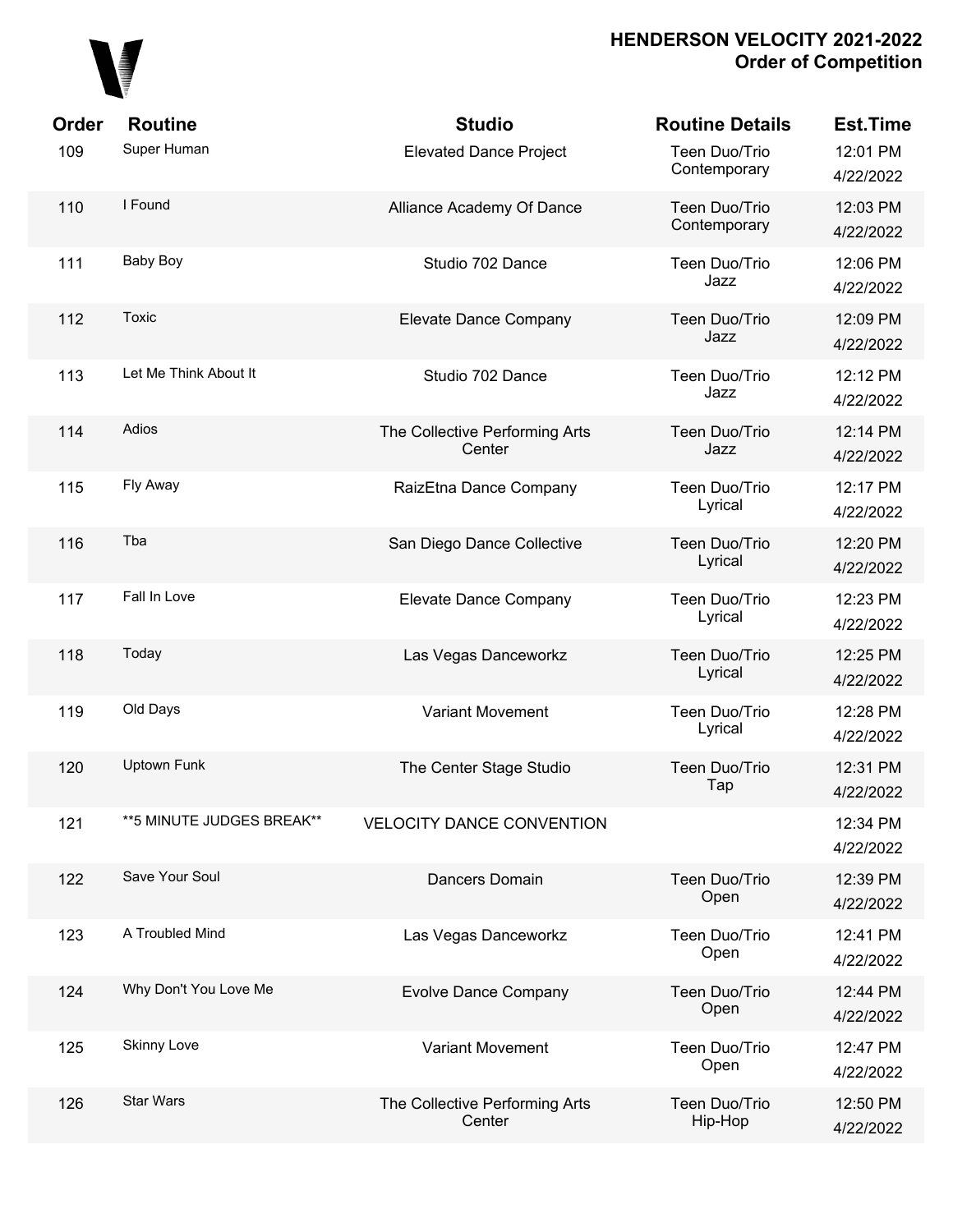

| <b>Order</b> | <b>Routine</b>                | <b>Studio</b>                 | <b>Routine Details</b>      | <b>Est.Time</b>       |
|--------------|-------------------------------|-------------------------------|-----------------------------|-----------------------|
| 127          | Eradicate The Fear Within     | Las Vegas Danceworkz          | Senior Solo<br>Contemporary | 12:52 PM<br>4/22/2022 |
| 128          | Clouds                        | Elevate Dance Company         | Senior Solo<br>Contemporary | 12:55 PM<br>4/22/2022 |
| 129          | Firework                      | Home Within Movement LLC      | Senior Solo<br>Contemporary | 12:58 PM<br>4/22/2022 |
| 130          | A Song to Keep You Company    | <b>Elevated Dance Project</b> | Senior Solo<br>Contemporary | 1:01 PM<br>4/22/2022  |
| 131          | Comet                         | <b>Evolve Dance Company</b>   | Senior Solo<br>Contemporary | 1:03 PM<br>4/22/2022  |
| 132          | Why Try To Change Me          | San Diego Dance Collective    | Senior Solo<br>Contemporary | 1:06 PM<br>4/22/2022  |
| 133          | <b>Empty Space</b>            | Studio 702 Dance              | Senior Solo<br>Contemporary | 1:09 PM<br>4/22/2022  |
| 134          | I Put You First               | Alliance Academy Of Dance     | Senior Solo<br>Contemporary | 1:12 PM<br>4/22/2022  |
| 135          | My Mind                       | San Diego Dance Collective    | Senior Solo<br>Contemporary | 1:14 PM<br>4/22/2022  |
| 136          | Lost                          | <b>Evolve Dance Company</b>   | Senior Solo<br>Contemporary | 1:17 PM<br>4/22/2022  |
| 137          | <b>Great American Novel</b>   | Studio 702 Dance              | Senior Solo<br>Contemporary | 1:20 PM<br>4/22/2022  |
| 138          | Say                           | San Diego Dance Collective    | Senior Solo<br>Contemporary | 1:23 PM<br>4/22/2022  |
| 139          | How Could You Know            | Studio 702 Dance              | Senior Solo<br>Contemporary | 1:25 PM<br>4/22/2022  |
| 140          | A Slight Grip A Gentle Hold   | <b>Evolve Dance Company</b>   | Senior Solo<br>Contemporary | 1:28 PM<br>4/22/2022  |
| 141          | Twice                         | Las Vegas Danceworkz          | Senior Solo<br>Contemporary | 1:31 PM<br>4/22/2022  |
| 142          | Paint It Black                | Home Within Movement LLC      | Senior Solo<br>Contemporary | 1:34 PM<br>4/22/2022  |
| 143          | Can't Take My Eyes Off Of You | <b>Elevated Dance Project</b> | Senior Solo<br>Contemporary | 1:36 PM<br>4/22/2022  |
| 144          | Poison                        | San Diego Dance Collective    | Senior Solo<br>Contemporary | 1:39 PM<br>4/22/2022  |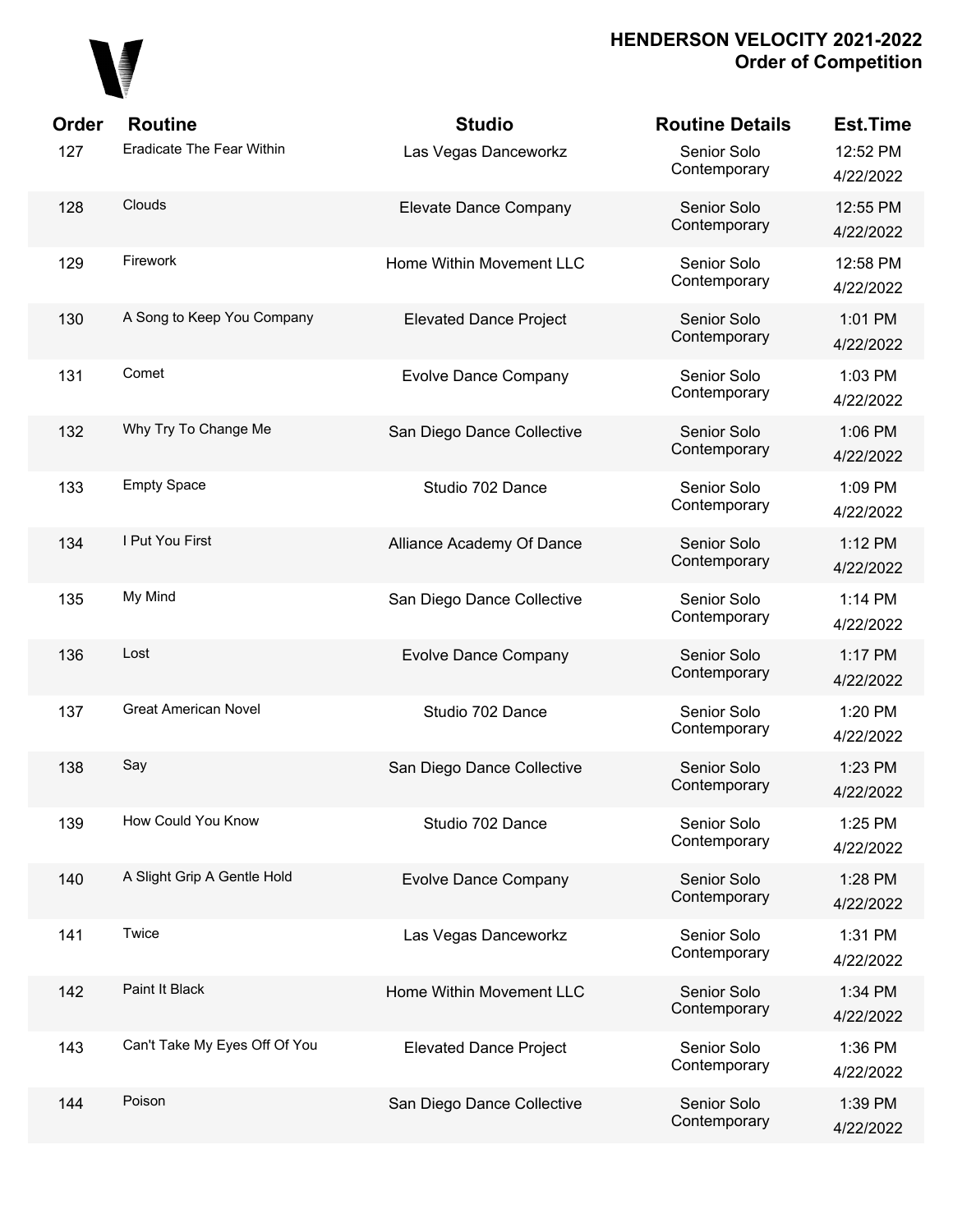

| <b>Order</b> | <b>Routine</b>              | <b>Studio</b>                            | <b>Routine Details</b>      | <b>Est.Time</b>      |
|--------------|-----------------------------|------------------------------------------|-----------------------------|----------------------|
| 145          | Orchestrating For A Funeral | Studio 702 Dance                         | Senior Solo<br>Contemporary | 1:42 PM<br>4/22/2022 |
| 146          | Give Me All Your Love       | San Diego Dance Collective               | Senior Solo<br>Contemporary | 1:45 PM<br>4/22/2022 |
| 147          | To Be Loved                 | <b>Evolve Dance Company</b>              | Senior Solo<br>Contemporary | 1:47 PM<br>4/22/2022 |
| 148          | Say I'm Sober               | Studio 702 Dance                         | Senior Solo<br>Contemporary | 1:50 PM<br>4/22/2022 |
| 149          | Do What You Want            | San Diego Dance Collective               | Senior Solo<br>Contemporary | 1:53 PM<br>4/22/2022 |
| 150          | Time To Go                  | Studio 702 Dance                         | Senior Solo<br>Contemporary | 1:56 PM<br>4/22/2022 |
| 151          | Lost in the Loop            | The Pointe Academy                       | Senior Solo<br>Contemporary | 1:58 PM<br>4/22/2022 |
| 152          | Spaces                      | The Collective Performing Arts<br>Center | Senior Solo<br>Contemporary | 2:01 PM<br>4/22/2022 |
| 153          | Skin                        | <b>Evolve Dance Company</b>              | Senior Solo<br>Contemporary | 2:04 PM<br>4/22/2022 |
| 154          | Swim Good                   | Alliance Academy Of Dance                | Senior Solo<br>Contemporary | 2:07 PM<br>4/22/2022 |
| 155          | Impossible                  | Elevate Dance Company                    | Senior Solo<br>Jazz         | 2:09 PM<br>4/22/2022 |
| 156          | Lovin' Touchin' Squeezin'   | Studio 702 Dance                         | Senior Solo<br>Jazz         | 2:12 PM<br>4/22/2022 |
| 157          | Bring Me Home               | Studio 702 Dance                         | Senior Solo<br>Lyrical      | 2:15 PM<br>4/22/2022 |
| 158          | Closure                     | <b>Evolve Dance Company</b>              | Senior Solo<br>Lyrical      | 2:18 PM<br>4/22/2022 |
| 159          | One More Try                | Studio 702 Dance                         | Senior Solo<br>Lyrical      | 2:20 PM<br>4/22/2022 |
| 160          | Overdose                    | Studio 702 Dance                         | Senior Solo<br>Lyrical      | 2:23 PM<br>4/22/2022 |
| 161          | **5 MINUTE JUDGES BREAK**   | <b>VELOCITY DANCE CONVENTION</b>         |                             | 2:26 PM<br>4/22/2022 |
| 162          | Human Touch                 | <b>Evolve Dance Company</b>              | Senior Solo<br>Open         | 2:31 PM<br>4/22/2022 |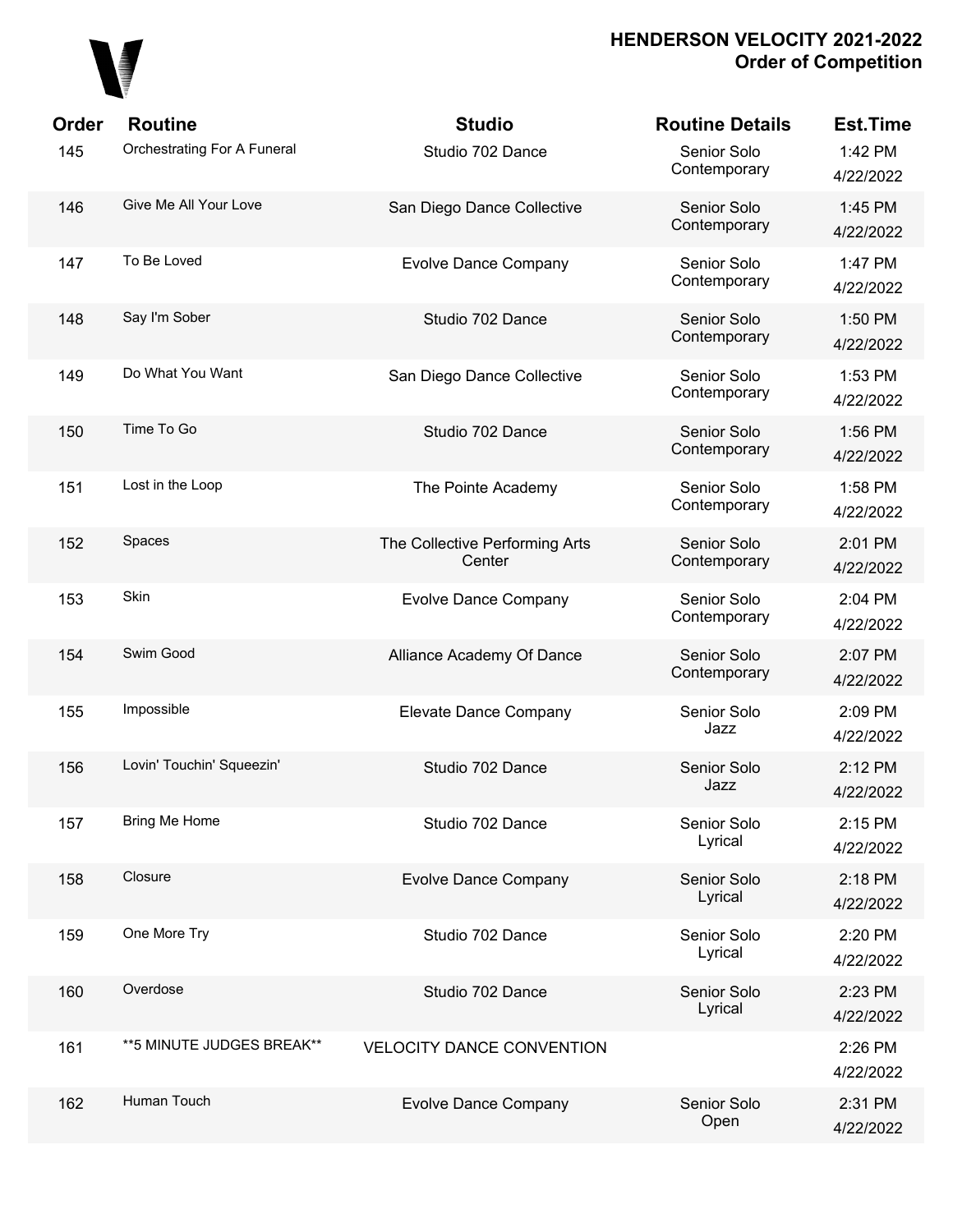

| <b>Order</b> | <b>Routine</b>          | <b>Studio</b>                    | <b>Routine Details</b>           | <b>Est.Time</b>      |
|--------------|-------------------------|----------------------------------|----------------------------------|----------------------|
| 163          | No Hesitation           | San Diego Dance Collective       | Senior Solo<br>Open              | 2:33 PM<br>4/22/2022 |
| 164          | Dog Days Are Over       | Las Vegas Danceworkz             | Senior Solo<br>Open              | 2:36 PM<br>4/22/2022 |
| 165          | I Ran So Far            | Dancers Domain                   | Senior Solo<br>Open              | 2:39 PM<br>4/22/2022 |
| 166          | Babylon                 | <b>Evolve Dance Company</b>      | Senior Solo<br>Open              | 2:42 PM<br>4/22/2022 |
| 167          | <b>Heartbreak Hotel</b> | The Pointe Academy               | Senior Solo<br>Open              | 2:44 PM<br>4/22/2022 |
| 168          | Fire Within             | Home Within Movement LLC         | Senior Solo<br>Open              | 2:47 PM<br>4/22/2022 |
| 169          | More                    | Alliance Academy Of Dance        | Senior Solo<br>Hip-Hop           | 2:50 PM<br>4/22/2022 |
| 170          | <b>Hotel California</b> | Studio 702 Dance                 | Senior Duo/Trio<br>Contemporary  | 2:53 PM<br>4/22/2022 |
| 171          | Landfill                | San Diego Dance Collective       | Senior Duo/Trio<br>Contemporary  | 2:55 PM<br>4/22/2022 |
| 172          | Nice People             | Studio 702 Dance                 | Senior Duo/Trio<br>Contemporary  | 2:58 PM<br>4/22/2022 |
| 173          | Through                 | Las Vegas Danceworkz             | Senior Duo/Trio<br>Contemporary  | 3:01 PM<br>4/22/2022 |
| 174          | <b>Bitter End</b>       | Alliance Academy Of Dance        | Senior Duo/Trio<br>Contemporary  | 3:04 PM<br>4/22/2022 |
| 175          | Yummy                   | <b>Evolve Dance Company</b>      | Senior Duo/Trio<br>Jazz          | 3:06 PM<br>4/22/2022 |
| 176          | Wish I Didn't Miss You  | San Diego Dance Collective       | Senior Duo/Trio<br>Jazz          | 3:09 PM<br>4/22/2022 |
| 177          | **AWARDS**              | <b>VELOCITY DANCE CONVENTION</b> |                                  | 3:15 PM<br>4/22/2022 |
| 178          | Feel Cute               | RaizEtna Dance Company           | Intermediate Duo/Trio<br>Jazz    | 3:45 PM<br>4/22/2022 |
| 179          | Bamboo Banga            | Studio 702 Dance                 | Intermediate Duo/Trio<br>Jazz    | 3:47 PM<br>4/22/2022 |
| 180          | So Cold                 | <b>Evolve Dance Company</b>      | Intermediate Duo/Trio<br>Lyrical | 3:50 PM<br>4/22/2022 |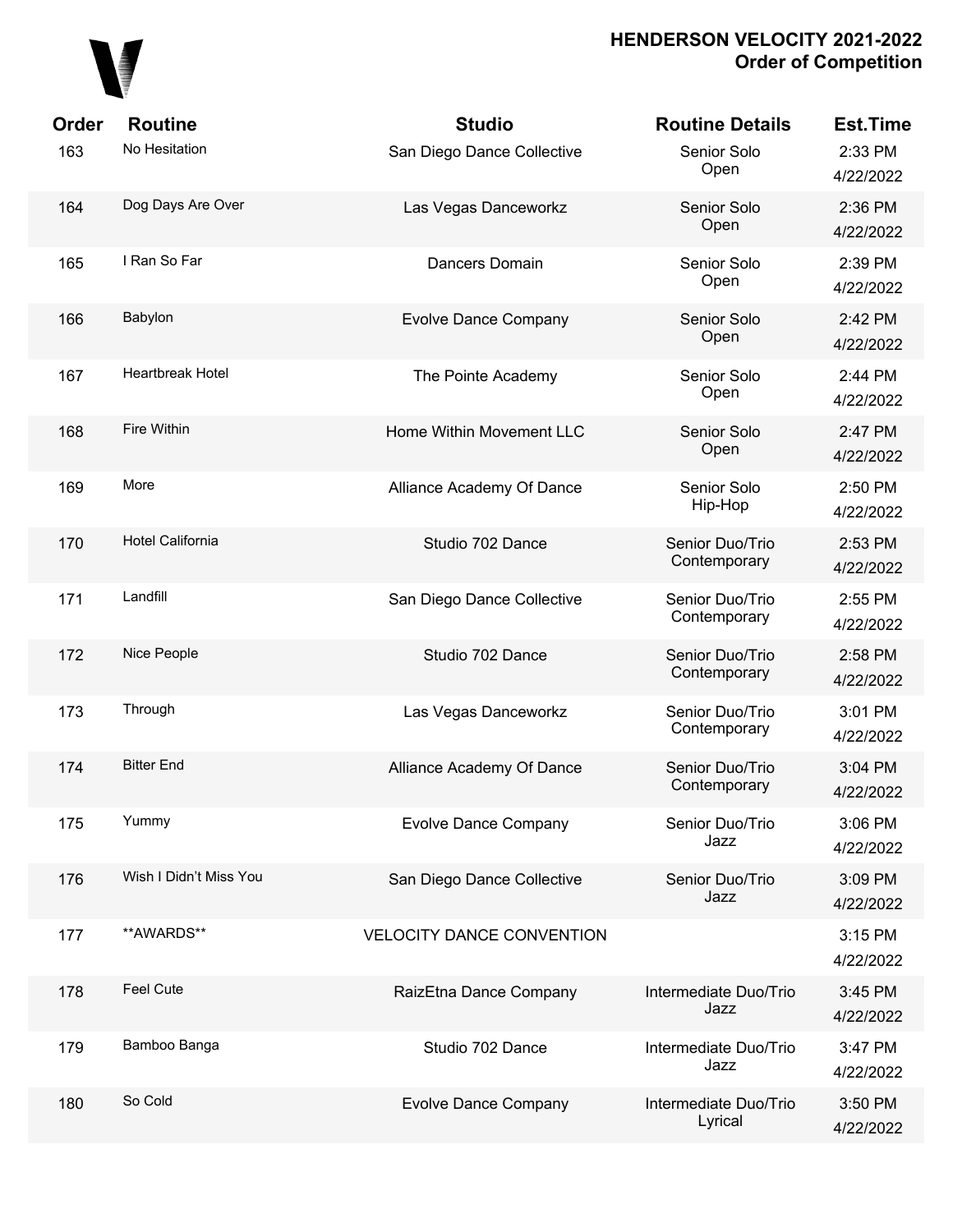

| Order | <b>Routine</b>          | <b>Studio</b>                            | <b>Routine Details</b>                                | <b>Est.Time</b>      |
|-------|-------------------------|------------------------------------------|-------------------------------------------------------|----------------------|
| 181   | Creep                   | Las Vegas Danceworkz                     | Intermediate Duo/Trio<br>Open                         | 3:53 PM<br>4/22/2022 |
| 182   | Ready For The Good Life | RaizEtna Dance Company                   | Intermediate Duo/Trio<br>Jazz                         | 3:56 PM<br>4/22/2022 |
| 183   | Scooby Doo              | The Collective Performing Arts<br>Center | Intermediate Duo/Trio<br><b>Musical Theater</b>       | 3:58 PM<br>4/22/2022 |
| 184   | Configurations          | Studio 702 Dance                         | <b>Intermediate Small</b><br>Group<br>$D$ $Al$ $A$    | 4:01 PM<br>4/22/2022 |
| 185   | All I Know              | Dancers Domain                           | <b>Intermediate Small</b><br>Group<br>Contamparary    | 4:04 PM<br>4/22/2022 |
| 186   | Fiebre Salsera          | RaizEtna Dance Company                   | Intermediate Duo/Trio<br>Open                         | 4:07 PM<br>4/22/2022 |
| 187   | Tucked In At Home       | <b>Elevated Dance Project</b>            | <b>Intermediate Small</b><br>Group<br>Contamparant    | 4:10 PM<br>4/22/2022 |
| 188   | New Girl in Town        | Alliance Academy Of Dance                | Intermediate Large<br>Group<br>Munical Theater        | 4:13 PM<br>4/22/2022 |
| 189   | All My Friends          | Studio 702 Dance                         | Intermediate Small<br>Group<br>Contamparary           | 4:16 PM<br>4/22/2022 |
| 190   | I Follow                | RaizEtna Dance Company                   | Intermediate Small<br>Group<br>Contamparary           | 4:19 PM<br>4/22/2022 |
| 191   | May I Have This Dance   | <b>Dancers Domain</b>                    | <b>Intermediate Small</b><br>Group<br>Contamparary    | 4:22 PM<br>4/22/2022 |
| 192   | Dance Me Til The End    | <b>Evolve Dance Company</b>              | <b>Intermediate Small</b><br>Group<br>Contamparanı    | 4:25 PM<br>4/22/2022 |
| 193   | <b>Take Care</b>        | Elevate Dance Company                    | <b>Intermediate Small</b><br>Group<br>Contamparary    | 4:28 PM<br>4/22/2022 |
| 194   | Bubblegum               | RaizEtna Dance Company                   | Intermediate Duo/Trio<br>Hip-Hop                      | 4:31 PM<br>4/22/2022 |
| 195   | <b>God Breathed</b>     | <b>Variant Movement</b>                  | <b>Intermediate Small</b><br>Group<br>$C$ ontomnoroni | 4:34 PM<br>4/22/2022 |
| 196   | Maria                   | Studio 702 Dance                         | <b>Intermediate Small</b><br>Group<br>$ln - -$        | 4:37 PM<br>4/22/2022 |
| 197   | Vogue                   | <b>Evolve Dance Company</b>              | <b>Intermediate Small</b><br>Group<br>$ln -$          | 4:40 PM<br>4/22/2022 |
| 198   | <b>Little Bird</b>      | <b>Elevated Dance Project</b>            | <b>Intermediate Small</b><br>Group<br>$ln -$          | 4:43 PM<br>4/22/2022 |
|       |                         |                                          |                                                       |                      |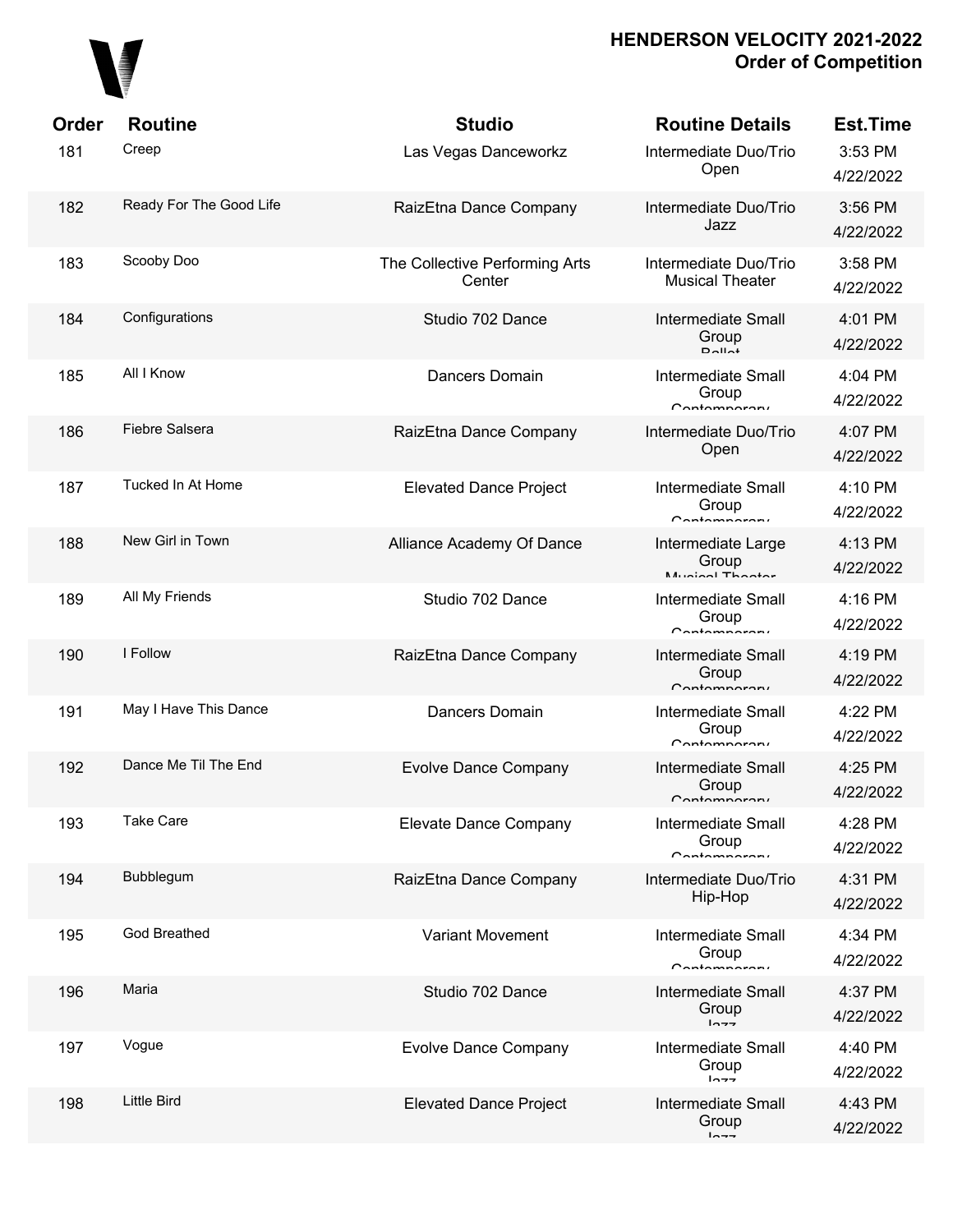

| Order | <b>Routine</b>        | <b>Studio</b>                      | <b>Routine Details</b>                                                 | <b>Est.Time</b>      |
|-------|-----------------------|------------------------------------|------------------------------------------------------------------------|----------------------|
| 199   | <b>Britney</b>        | Dancers Domain                     | <b>Intermediate Small</b><br>Group<br>10.77                            | 4:46 PM<br>4/22/2022 |
| 200   | Ride                  | RaizEtna Dance Company             | Intermediate Duo/Trio<br>Jazz                                          | 4:49 PM<br>4/22/2022 |
| 201   | <b>Breathe</b>        | Studio 702 Dance                   | <b>Intermediate Small</b><br>Group<br>$l$ vriant                       | 4:51 PM<br>4/22/2022 |
| 202   | Knowing               | Las Vegas Danceworkz               | <b>Intermediate Small</b><br>Group<br>$l$ <i>simposity</i>             | 4:54 PM<br>4/22/2022 |
| 203   | When You're Smiling   | <b>Elevated Dance Project</b>      | <b>Intermediate Small</b><br>Group<br>Munical Thootar                  | 4:57 PM<br>4/22/2022 |
| 204   | Feel The Beat         | Dancers Domain                     | <b>Intermediate Small</b><br>Group<br>$\overline{u}$ in $\overline{u}$ | 5:00 PM<br>4/22/2022 |
| 205   | Wash Away             | Alliance Academy Of Dance          | <b>Teen Small Group</b><br>Contemporary                                | 5:03 PM<br>4/22/2022 |
| 206   | Eye On It             | Studio 702 Dance                   | <b>Teen Small Group</b><br>Contemporary                                | 5:06 PM<br>4/22/2022 |
| 207   | In Another Place      | Dancers Domain                     | <b>Teen Small Group</b><br>Contemporary                                | 5:09 PM<br>4/22/2022 |
| 208   | Control               | <b>Elevated Dance Project</b>      | <b>Teen Small Group</b><br>Contemporary                                | 5:12 PM<br>4/22/2022 |
| 209   | Ra                    | RaizEtna Dance Company             | <b>Teen Small Group</b><br>Contemporary                                | 5:15 PM<br>4/22/2022 |
| 210   | Mirage                | Alliance Academy Of Dance          | <b>Teen Small Group</b><br>Contemporary                                | 5:18 PM<br>4/22/2022 |
| 211   | <b>Beauty</b>         | Studio 702 Dance                   | <b>Teen Small Group</b><br>Contemporary                                | 5:21 PM<br>4/22/2022 |
| 212   | Rome                  | Dancers Domain                     | <b>Teen Small Group</b><br>Contemporary                                | 5:24 PM<br>4/22/2022 |
| 213   | Dreams                | Elevate Dance Company              | <b>Teen Small Group</b><br>Contemporary                                | 5:27 PM<br>4/22/2022 |
| 214   | Rollin                | Las Vegas Danceworkz               | <b>Teen Small Group</b><br>Contemporary                                | 5:30 PM<br>4/22/2022 |
| 215   | Forgiven              | <b>Endeavor School Of The Arts</b> | <b>Teen Small Group</b><br>Contemporary                                | 5:33 PM<br>4/22/2022 |
| 216   | Not My Responsibility | <b>Evolve Dance Company</b>        | <b>Teen Small Group</b><br>Contemporary                                | 5:36 PM<br>4/22/2022 |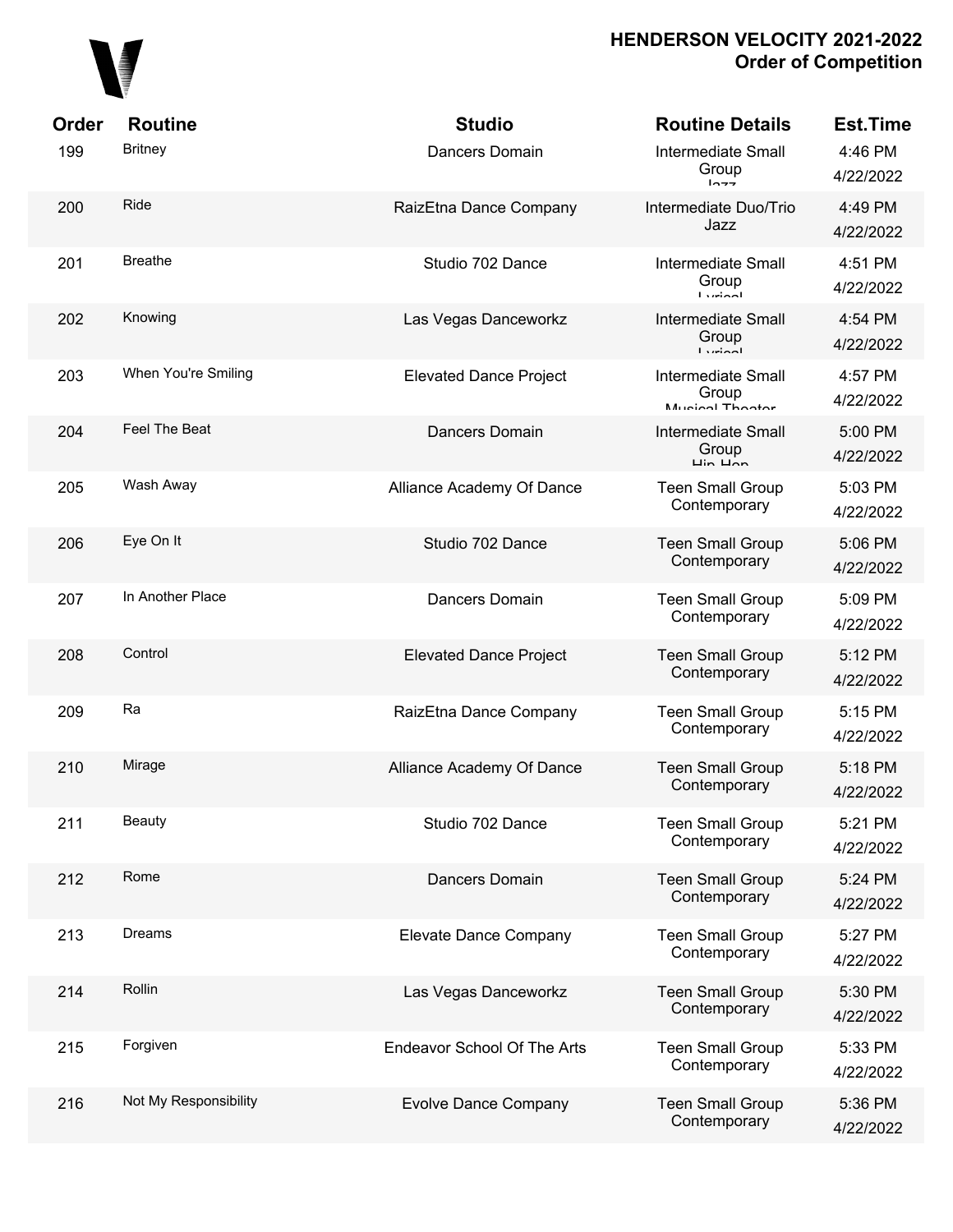

| Order | <b>Routine</b>             | <b>Studio</b>                    | <b>Routine Details</b>                  | <b>Est.Time</b>      |
|-------|----------------------------|----------------------------------|-----------------------------------------|----------------------|
| 217   | Run                        | The Center Stage Studio          | <b>Teen Small Group</b><br>Contemporary | 5:39 PM<br>4/22/2022 |
| 218   | ** 5 MINUTE JUDGES BREAK** | <b>VELOCITY DANCE CONVENTION</b> |                                         | 5:42 PM<br>4/22/2022 |
| 219   | Spaces                     | Home Within Movement LLC         | <b>Teen Small Group</b><br>Contemporary | 5:47 PM<br>4/22/2022 |
| 220   | Castaways                  | San Diego Dance Collective       | <b>Teen Small Group</b><br>Contemporary | 5:50 PM<br>4/22/2022 |
| 221   | Sushi                      | <b>Evolve Dance Company</b>      | <b>Teen Small Group</b><br>Jazz         | 5:53 PM<br>4/22/2022 |
| 222   | I Like That                | <b>Elevated Dance Project</b>    | <b>Teen Small Group</b><br>Jazz         | 5:56 PM<br>4/22/2022 |
| 223   | Glitch                     | Alliance Academy Of Dance        | <b>Teen Small Group</b><br>Jazz         | 5:59 PM<br>4/22/2022 |
| 224   | Last Call                  | <b>Evolve Dance Company</b>      | <b>Teen Small Group</b><br>Jazz         | 6:02 PM<br>4/22/2022 |
| 225   | My Way                     | Elevate Dance Company            | <b>Teen Small Group</b><br>Jazz         | 6:05 PM<br>4/22/2022 |
| 226   | City To Run                | <b>Elevated Dance Project</b>    | Senior Small Group<br>Jazz              | 6:08 PM<br>4/22/2022 |
| 227   | <b>Kiss</b>                | Endeavor School Of The Arts      | <b>Teen Small Group</b><br>Jazz         | 6:11 PM<br>4/22/2022 |
| 228   | Tea                        | The Center Stage Studio          | <b>Teen Small Group</b><br>Jazz         | 6:14 PM<br>4/22/2022 |
| 229   | Ladies                     | Las Vegas Danceworkz             | <b>Teen Small Group</b><br>Jazz         | 6:17 PM<br>4/22/2022 |
| 230   | All The Small Things       | Dancers Domain                   | <b>Teen Small Group</b><br>Tap          | 6:20 PM<br>4/22/2022 |
| 231   | Too Soon                   | <b>Elevated Dance Project</b>    | Senior Small Group<br>Open              | 6:23 PM<br>4/22/2022 |
| 232   | Solamente Una Vez          | Studio 702 Dance                 | Senior Small Group<br>Contemporary      | 6:26 PM<br>4/22/2022 |
| 233   | Dreams                     | Las Vegas Danceworkz             | Senior Small Group<br>Contemporary      | 6:29 PM<br>4/22/2022 |
| 234   | <b>Tilted</b>              | San Diego Dance Collective       | Senior Small Group<br>Contemporary      | 6:32 PM<br>4/22/2022 |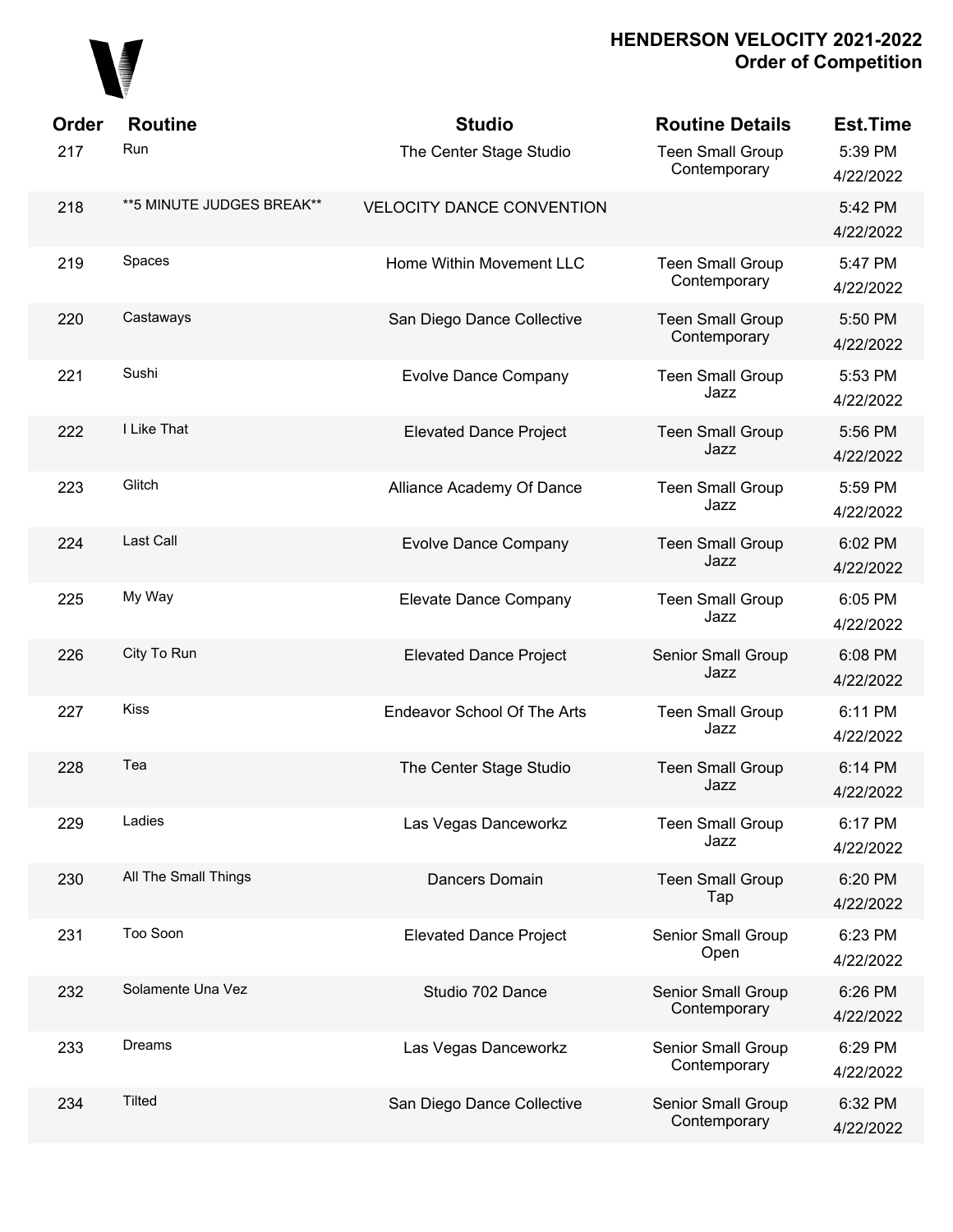

| Order | <b>Routine</b>         | <b>Studio</b>                      | <b>Routine Details</b>                            | <b>Est.Time</b>      |
|-------|------------------------|------------------------------------|---------------------------------------------------|----------------------|
| 235   | <b>Blank Space</b>     | <b>Evolve Dance Company</b>        | <b>Teen Small Group</b><br>Lyrical                | 6:35 PM<br>4/22/2022 |
| 236   | Stupid                 | <b>Endeavor School Of The Arts</b> | <b>Teen Small Group</b><br>Lyrical                | 6:38 PM<br>4/22/2022 |
| 237   | Shout                  | <b>Evolve Dance Company</b>        | <b>Teen Small Group</b><br>Lyrical                | 6:41 PM<br>4/22/2022 |
| 238   | Someone to stay        | RaizEtna Dance Company             | <b>Teen Small Group</b><br>Lyrical                | 6:44 PM<br>4/22/2022 |
| 239   | Shake It               | Dancers Domain                     | <b>Teen Small Group</b><br>Open                   | 6:47 PM<br>4/22/2022 |
| 240   | The Air Tonight        | Studio 702 Dance                   | <b>Teen Small Group</b><br>Tap                    | 6:50 PM<br>4/22/2022 |
| 241   | Faceshopping           | <b>Elevated Dance Project</b>      | <b>Teen Small Group</b><br>Open                   | 6:53 PM<br>4/22/2022 |
| 242   | You Don't Own Me       | Elevate Dance Company              | <b>Teen Small Group</b><br>Open                   | 6:56 PM<br>4/22/2022 |
| 243   | 7 Years                | Dancers Domain                     | <b>Teen Small Group</b><br>Open                   | 6:59 PM<br>4/22/2022 |
| 244   | Oscar Bingo            | Studio 702 Dance                   | <b>Teen Small Group</b><br>Open                   | 7:02 PM<br>4/22/2022 |
| 245   | <b>Twisted Games</b>   | <b>Endeavor School Of The Arts</b> | <b>Teen Small Group</b><br>Open                   | 7:05 PM<br>4/22/2022 |
| 246   | I Hope I Get It        | Alliance Academy Of Dance          | <b>Teen Small Group</b><br><b>Musical Theater</b> | 7:08 PM<br>4/22/2022 |
| 247   | Comin In Hot           | Las Vegas Danceworkz               | <b>Teen Small Group</b><br>Hip-Hop                | 7:11 PM<br>4/22/2022 |
| 248   | End of Time            | San Diego Dance Collective         | Senior Small Group<br>Jazz                        | 7:14 PM<br>4/22/2022 |
| 249   | Jekyll and Hyde        | Dancers Domain                     | Senior Small Group<br>Jazz                        | 7:17 PM<br>4/22/2022 |
| 250   | Today We Celebrate You | Studio 702 Dance                   | Senior Small Group<br>Open                        | 7:20 PM<br>4/22/2022 |
| 251   | Like a Movie           | <b>Elevated Dance Project</b>      | Senior Small Group<br>Contemporary                | 7:23 PM<br>4/22/2022 |
| 252   | Can I                  | <b>Evolve Dance Company</b>        | Senior Small Group<br>Open                        | 7:26 PM<br>4/22/2022 |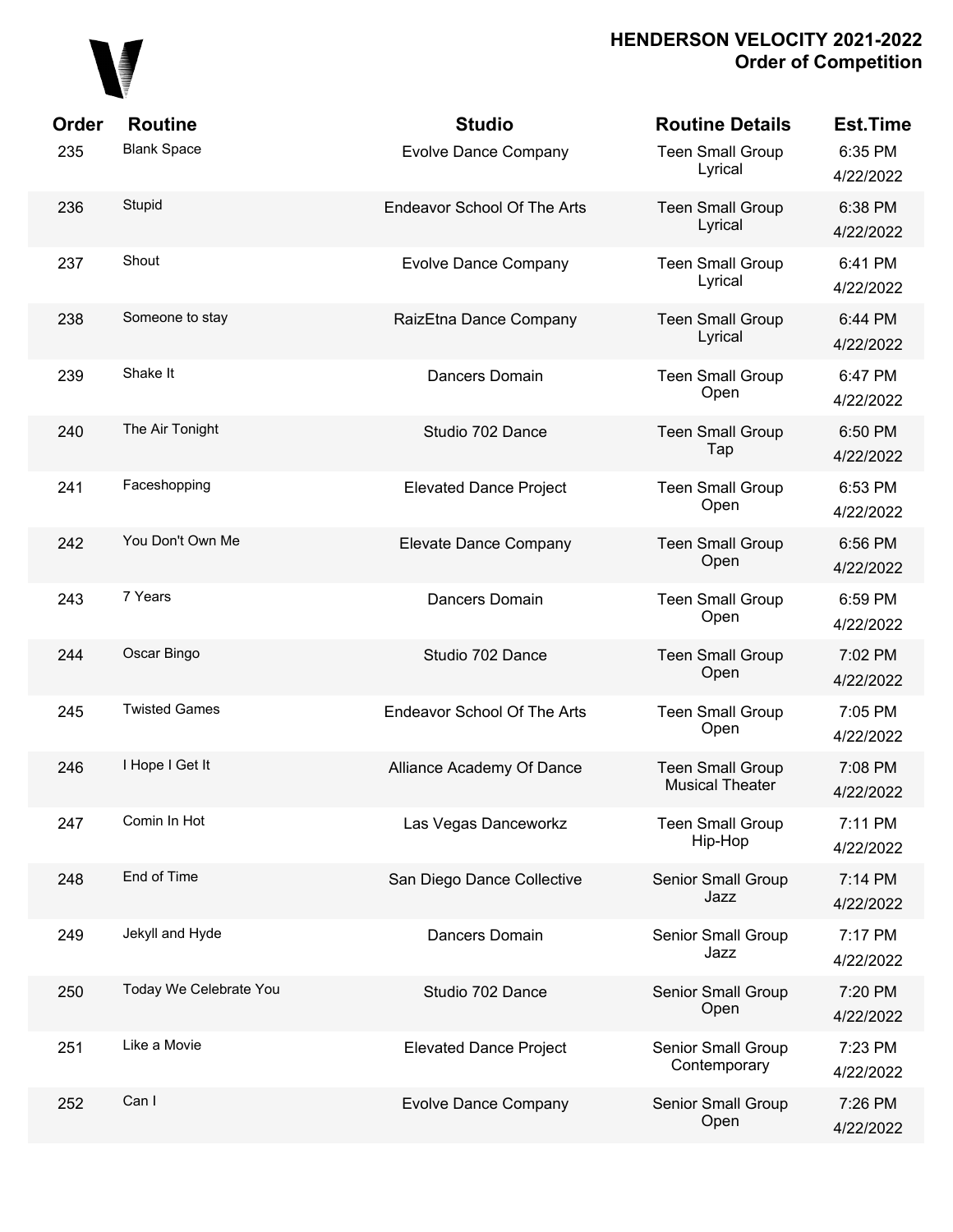

| Order<br>253 | <b>Routine</b><br>**AWARDS** | <b>Studio</b><br><b>VELOCITY DANCE CONVENTION</b> | <b>Routine Details</b>                  | <b>Est.Time</b><br>7:30 PM<br>4/22/2022 |
|--------------|------------------------------|---------------------------------------------------|-----------------------------------------|-----------------------------------------|
| 254          | We Have It All               | Alliance Academy Of Dance                         | <b>Teen Large Group</b><br>Contemporary | 8:05 PM<br>4/22/2022                    |
| 255          | <b>Opening Night</b>         | Studio 702 Dance                                  | <b>Teen Production</b><br>Open          | 8:08 PM<br>4/22/2022                    |
| 256          | <b>Family Ties</b>           | Elevate Dance Company                             | <b>Teen Production</b><br>Hip-Hop       | 8:14 PM<br>4/22/2022                    |
| 257          | Will You Fight               | Las Vegas Danceworkz                              | <b>Teen Large Group</b><br>Contemporary | 8:20 PM<br>4/22/2022                    |
| 258          | All The Places               | Alliance Academy Of Dance                         | Teen Large Group<br>Jazz                | 8:23 PM<br>4/22/2022                    |
| 259          | Lamentation                  | Studio 702 Dance                                  | <b>Teen Large Group</b><br>Contemporary | 8:26 PM<br>4/22/2022                    |
| 260          | Break the Ice                | <b>Evolve Dance Company</b>                       | <b>Teen Large Group</b><br>Jazz         | 8:29 PM<br>4/22/2022                    |
| 261          | <b>Good Vibrations</b>       | Las Vegas Danceworkz                              | Teen Large Group<br>Jazz                | 8:32 PM<br>4/22/2022                    |
| 262          | Spell On You                 | Alliance Academy Of Dance                         | Teen Large Group<br>Jazz                | 8:35 PM<br>4/22/2022                    |
| 263          | Me Against The Music         | Studio 702 Dance                                  | Teen Large Group<br>Jazz                | 8:38 PM<br>4/22/2022                    |
| 264          | Written                      | Studio 702 Dance                                  | Senior Large Group<br>Open              | 8:41 PM<br>4/22/2022                    |
| 265          | It's All Coming Back         | San Diego Dance Collective                        | <b>Teen Large Group</b><br>Lyrical      | 8:44 PM<br>4/22/2022                    |
| 266          | Gold Dust Woman              | <b>Evolve Dance Company</b>                       | Teen Large Group<br>Open                | 8:47 PM<br>4/22/2022                    |
| 267          | <b>Botox</b>                 | Alliance Academy Of Dance                         | Teen Large Group<br>Jazz                | 8:50 PM<br>4/22/2022                    |
| 268          | Shelter                      | Studio 702 Dance                                  | Senior Large Group<br>Contemporary      | 8:53 PM<br>4/22/2022                    |
| 269          | Haunted                      | San Diego Dance Collective                        | Teen Large Group<br>Open                | 8:56 PM<br>4/22/2022                    |
| 270          | I've Got Love                | Las Vegas Danceworkz                              | <b>Teen Large Group</b><br>Open         | 8:59 PM<br>4/22/2022                    |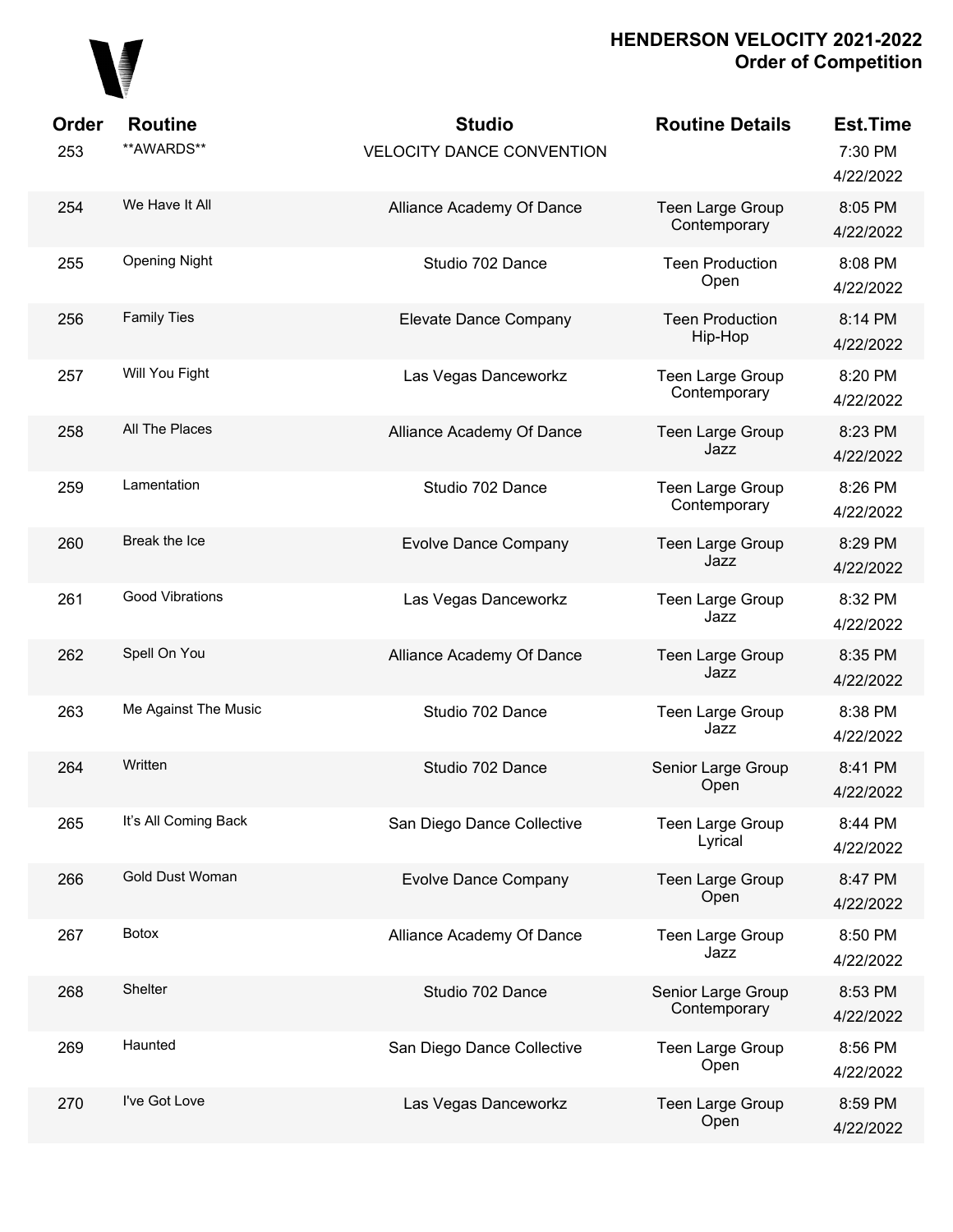

| Order | <b>Routine</b>             | <b>Studio</b>                            | <b>Routine Details</b>                     | <b>Est.Time</b>       |
|-------|----------------------------|------------------------------------------|--------------------------------------------|-----------------------|
| 271   | Say You Don't              | Dancers Domain                           | Teen Large Group<br>Open                   | 9:02 PM<br>4/22/2022  |
| 272   | Watch What I Do            | Studio 702 Dance                         | Teen Large Group<br>Open                   | 9:05 PM<br>4/22/2022  |
| 273   | The Face                   | Alliance Academy Of Dance                | Teen Large Group<br>Lyrical                | 9:08 PM<br>4/22/2022  |
| 274   | Easy Street                | The Collective Performing Arts<br>Center | Teen Large Group<br><b>Musical Theater</b> | 9:11 PM<br>4/22/2022  |
| 275   | ** 5 MINUTE JUDGES BREAK** | <b>VELOCITY DANCE CONVENTION</b>         |                                            | 9:14 PM<br>4/22/2022  |
| 276   | <b>DDAZ Radio</b>          | Dancers Domain                           | <b>Teen Line</b><br>Hip-Hop                | 9:19 PM<br>4/22/2022  |
| 277   | Crunk                      | Studio 702 Dance                         | Teen Large Group<br>Hip-Hop                | 9:24 PM<br>4/22/2022  |
| 278   | Going Off                  | Elevate Dance Company                    | Teen Large Group<br>Hip-Hop                | 9:27 PM<br>4/22/2022  |
| 279   | Suicide Squad              | The Center Stage Studio                  | Teen Large Group<br>Hip-Hop                | 9:30 PM<br>4/22/2022  |
| 280   | Sweat                      | <b>Evolve Dance Company</b>              | Teen Large Group<br>Hip-Hop                | 9:33 PM<br>4/22/2022  |
| 281   | <b>Manifest Destiny</b>    | Dancers Domain                           | Teen Large Group<br>Hip-Hop                | 9:36 PM<br>4/22/2022  |
| 282   | How Come You Don't Call Me | Studio 702 Dance                         | <b>Teen Line</b><br>Open                   | 9:39 PM<br>4/22/2022  |
| 283   | **5 MINUTE QUICK CHANGE**  | <b>VELOCITY DANCE CONVENTION</b>         |                                            | 9:44 PM<br>4/22/2022  |
| 284   | Like A Good Neighbor       | The Collective Performing Arts<br>Center | Teen Large Group<br>Hip-Hop                | 9:49 PM<br>4/22/2022  |
| 285   | Cali-Flo                   | Elevate Dance Company                    | <b>Teen Line</b><br>Open                   | 9:52 PM<br>4/22/2022  |
| 286   | <b>Biblical</b>            | Studio 702 Dance                         | Senior Large Group<br>Contemporary         | 9:57 PM<br>4/22/2022  |
| 287   | **AWARDS**                 | <b>VELOCITY DANCE CONVENTION</b>         |                                            | 10:05 PM<br>4/22/2022 |
| 288   | Abbey Road                 | Elevate Dance Company                    | Intermediate Production<br>Open            | 3:00 PM<br>4/23/2022  |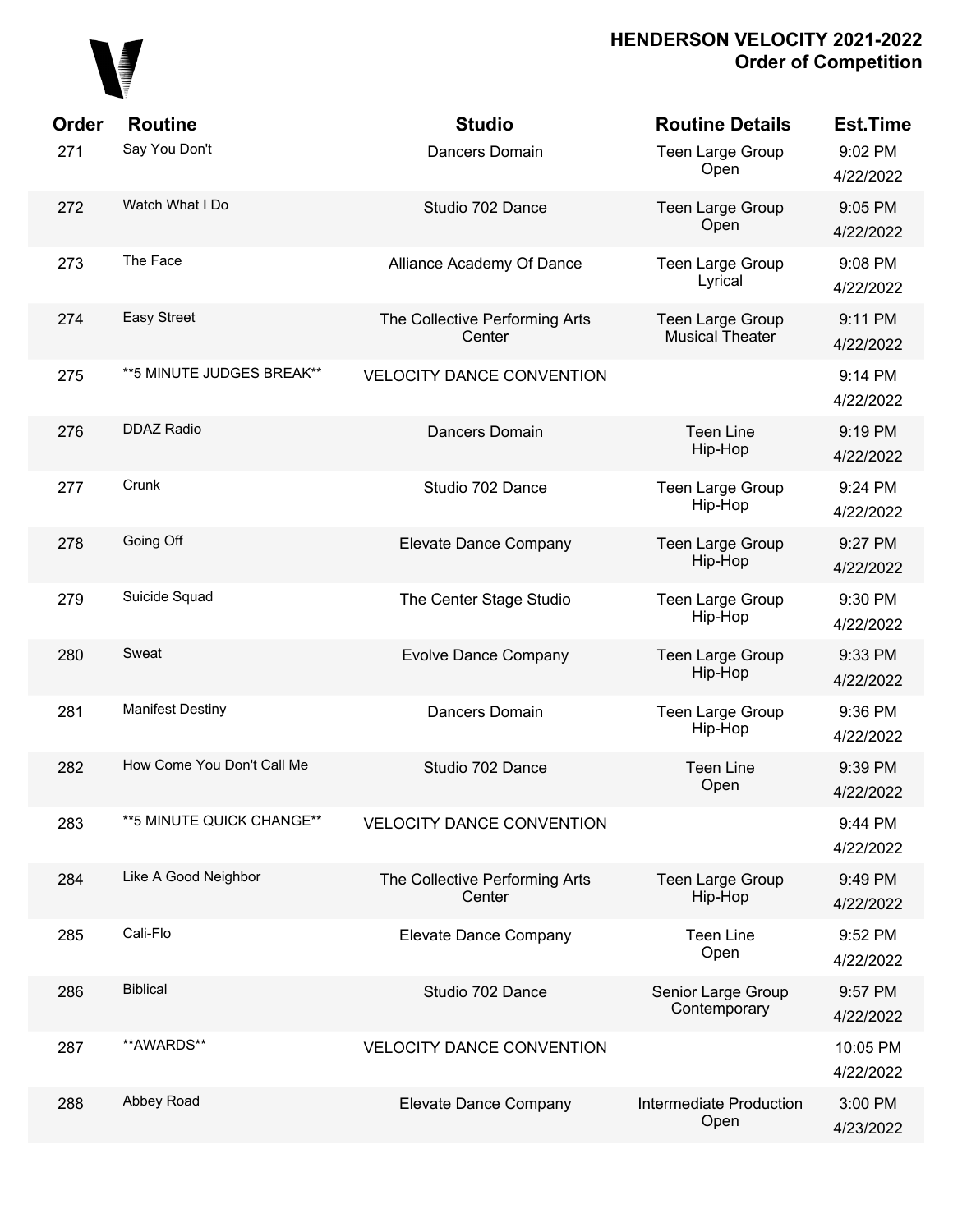

| Order | <b>Routine</b>             | <b>Studio</b>                            | <b>Routine Details</b>             | <b>Est.Time</b>      |
|-------|----------------------------|------------------------------------------|------------------------------------|----------------------|
| 289   | Mickey Mouse Club          | Studio 702 Dance                         | Mini Production<br>Hip-Hop         | 3:06 PM<br>4/23/2022 |
| 290   | Watch Me Move              | The Collective Performing Arts<br>Center | Mini Solo<br>Jazz                  | 3:12 PM<br>4/23/2022 |
| 291   | All About Me               | <b>Planet Dance Studio</b>               | Mini Solo<br>Jazz                  | 3:14 PM<br>4/23/2022 |
| 292   | Cover Girl                 | <b>Evolve Dance Company</b>              | Mini Solo<br>Jazz                  | 3:17 PM<br>4/23/2022 |
| 293   | <b>Great Balls Of Fire</b> | Studio 702 Dance                         | Mini Solo<br>Jazz                  | 3:20 PM<br>4/23/2022 |
| 294   | No Excuses                 | Studio 702 Dance                         | Mini Solo<br>Jazz                  | 3:23 PM<br>4/23/2022 |
| 295   | Red Bow                    | Elevate Dance Company                    | Mini Solo<br>Jazz                  | 3:25 PM<br>4/23/2022 |
| 296   | <b>Stupid Cupid</b>        | Studio 702 Dance                         | Mini Solo<br>Jazz                  | 3:28 PM<br>4/23/2022 |
| 297   | Keep It Up                 | <b>Evolve Dance Company</b>              | Mini Solo<br>Hip-Hop               | 3:31 PM<br>4/23/2022 |
| 298   | Smile                      | <b>Evolve Dance Company</b>              | Mini Solo<br>Lyrical               | 3:34 PM<br>4/23/2022 |
| 299   | Snowing                    | <b>Evolve Dance Company</b>              | Mini Solo<br>Lyrical               | 3:36 PM<br>4/23/2022 |
| 300   | Old Days                   | Elevate Dance Company                    | Mini Solo<br>Lyrical               | 3:39 PM<br>4/23/2022 |
| 301   | A Tribute To Pop           | Elevate Dance Company                    | Mini Solo<br>Contemporary          | 3:42 PM<br>4/23/2022 |
| 302   | Au                         | Studio 702 Dance                         | Mini Solo<br>Contemporary          | 3:45 PM<br>4/23/2022 |
| 303   | Can't Stop The Feeling     | Elevate Dance Company                    | Mini Duo/Trio<br>Jazz              | 3:47 PM<br>4/23/2022 |
| 304   | When I Rule The World      | <b>Planet Dance Studio</b>               | Mini Duo/Trio<br>Jazz              | 3:50 PM<br>4/23/2022 |
| 305   | Unknown To You             | <b>Evolve Dance Company</b>              | Junior Small Group<br>Contemporary | 3:53 PM<br>4/23/2022 |
| 306   | Ascension                  | Elevate Dance Company                    | Junior Small Group<br>Contemporary | 3:56 PM<br>4/23/2022 |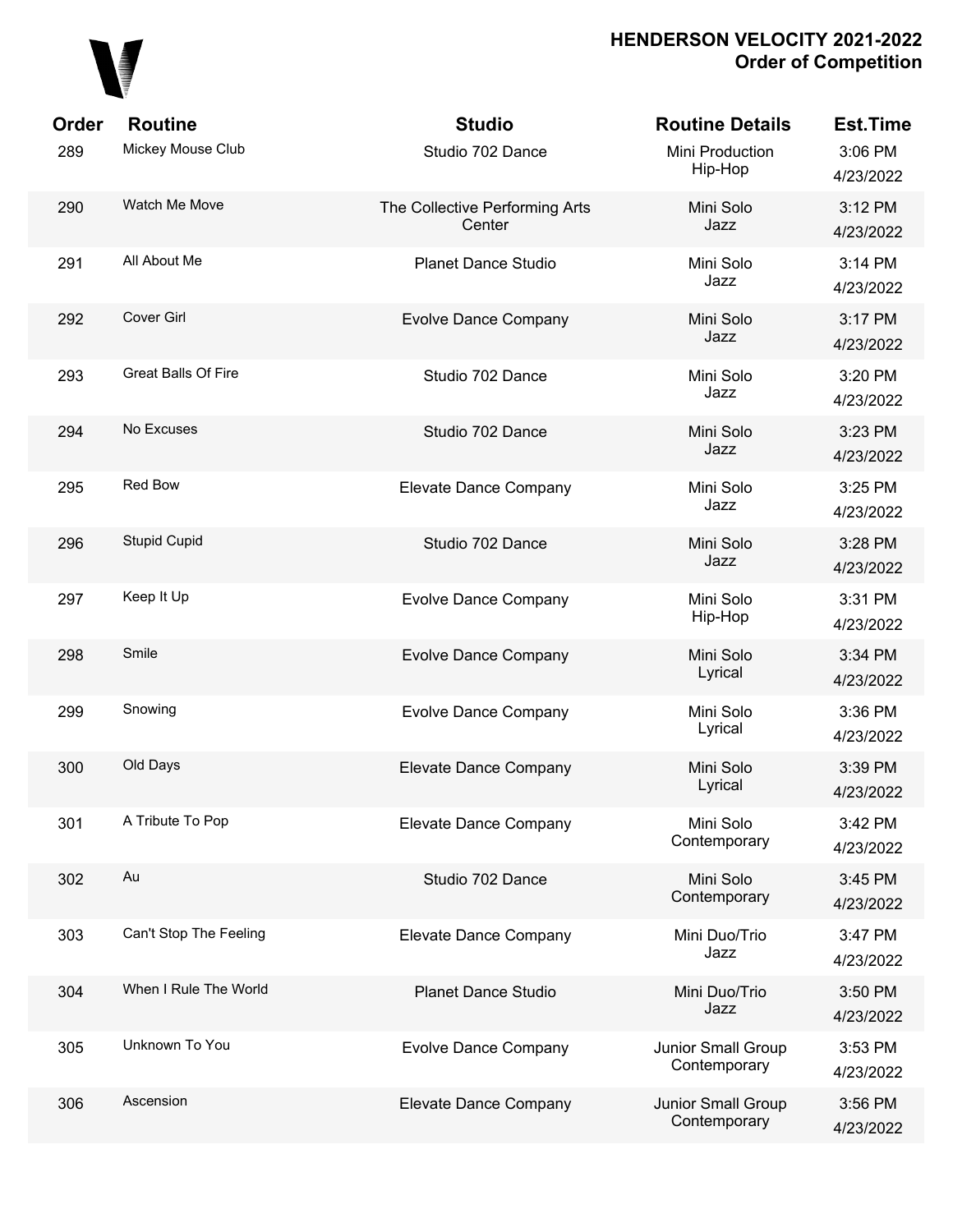

| Order | <b>Routine</b>        | <b>Studio</b>                 | <b>Routine Details</b>                       | <b>Est.Time</b>      |
|-------|-----------------------|-------------------------------|----------------------------------------------|----------------------|
| 307   | Escape                | Studio 702 Dance              | Junior Small Group<br>Contemporary           | 3:59 PM<br>4/23/2022 |
| 308   | Motive                | Studio 702 Dance              | Mini Duo/Trio<br>Jazz                        | 4:02 PM<br>4/23/2022 |
| 309   | Spider Web            | Alliance Academy Of Dance     | Mini Small Group<br>Jazz                     | 4:05 PM<br>4/23/2022 |
| 310   | Rather Be             | Elevate Dance Company         | Mini Small Group<br>Contemporary             | 4:08 PM<br>4/23/2022 |
| 311   | Chapstick             | <b>Evolve Dance Company</b>   | Mini Small Group<br>Jazz                     | 4:11 PM<br>4/23/2022 |
| 312   | <b>Black Roses</b>    | Studio 702 Dance              | Mini Small Group<br>Lyrical                  | 4:14 PM<br>4/23/2022 |
| 313   | I See The Light       | Studio 702 Dance              | Mini Small Group<br>Lyrical                  | 4:17 PM<br>4/23/2022 |
| 314   | Firework              | Alliance Academy Of Dance     | Mini Small Group<br>Lyrical                  | 4:20 PM<br>4/23/2022 |
| 315   | <b>Bugle Boy</b>      | <b>Evolve Dance Company</b>   | Mini Small Group<br><b>Musical Theater</b>   | 4:23 PM<br>4/23/2022 |
| 316   | Team E                | Elevate Dance Company         | Mini Small Group<br>Hip-Hop                  | 4:26 PM<br>4/23/2022 |
| 317   | Fabulous              | Studio 702 Dance              | Mini Large Group<br>Jazz                     | 4:29 PM<br>4/23/2022 |
| 318   | <b>Boy Meets Girl</b> | Studio 702 Dance              | Intermediate Large<br>Group<br>トヘーー          | 4:32 PM<br>4/23/2022 |
| 319   | Dance Floor           | Studio 702 Dance              | Junior Solo<br>Contemporary                  | 4:35 PM<br>4/23/2022 |
| 320   | Where We Come Alive   | <b>Elevated Dance Project</b> | Junior Solo<br>Contemporary                  | 4:37 PM<br>4/23/2022 |
| 321   | <b>Boss</b>           | Elevate Dance Company         | Intermediate Large<br>Group                  | 4:40 PM<br>4/23/2022 |
| 322   | Vyzee                 | <b>Evolve Dance Company</b>   | Junior Small Group<br>Jazz                   | 4:43 PM<br>4/23/2022 |
| 323   | Adolpho               | Studio 702 Dance              | Junior Small Group<br><b>Musical Theater</b> | 4:46 PM<br>4/23/2022 |
| 324   | Strut                 | Dancers Domain                | Junior Small Group<br>Jazz                   | 4:49 PM<br>4/23/2022 |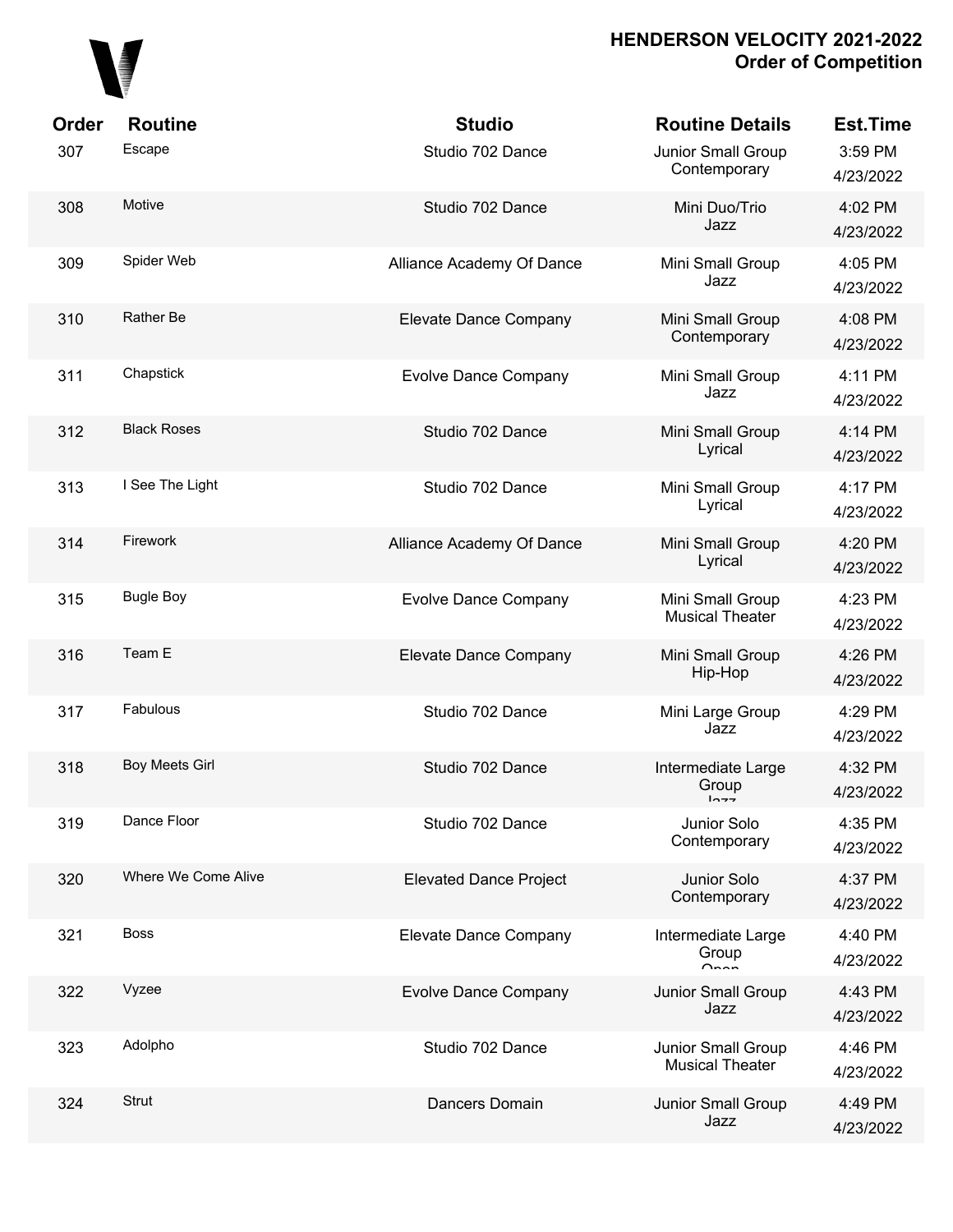

| <b>Order</b> | <b>Routine</b>            | <b>Studio</b>                    | <b>Routine Details</b>                                             | <b>Est.Time</b>      |
|--------------|---------------------------|----------------------------------|--------------------------------------------------------------------|----------------------|
| 325          | <b>Wild Dances</b>        | <b>Planet Dance Studio</b>       | Junior Small Group<br>Jazz                                         | 4:52 PM<br>4/23/2022 |
| 326          | **5 MINUTE JUDGES BREAK** | <b>VELOCITY DANCE CONVENTION</b> |                                                                    | 4:55 PM<br>4/23/2022 |
| 327          | Jerusalem                 | Studio 702 Dance                 | Junior Solo<br>Contemporary                                        | 5:00 PM<br>4/23/2022 |
| 328          | <b>Heart Of Glass</b>     | Las Vegas Danceworkz             | Junior Solo<br>Contemporary                                        | 5:02 PM<br>4/23/2022 |
| 329          | LJ                        | Studio 702 Dance                 | Junior Solo<br>Contemporary                                        | 5:05 PM<br>4/23/2022 |
| 330          | I Love It                 | <b>Planet Dance Studio</b>       | Junior Solo<br>Jazz                                                | 5:08 PM<br>4/23/2022 |
| 331          | Yes I Can                 | Dancers Domain                   | Junior Solo<br>Jazz                                                | 5:11 PM<br>4/23/2022 |
| 332          | Come Back Kids            | Alliance Academy Of Dance        | Intermediate Large<br>Group<br>$\overline{L}$ in $\overline{L}$ an | 5:13 PM<br>4/23/2022 |
| 333          | Get It On The Floor       | Studio 702 Dance                 | Intermediate Large<br>Group<br>$\overline{u}$ in $\overline{u}$ nn | 5:16 PM<br>4/23/2022 |
| 334          | No Days Off               | <b>Elevated Dance Project</b>    | Intermediate Large<br>Group<br>$\overline{L}$ in $\overline{L}$ an | 5:19 PM<br>4/23/2022 |
| 335          | The Last Airbender        | Elevate Dance Company            | Intermediate Large<br>Group<br>$\overline{L}$ in $\overline{L}$ an | 5:22 PM<br>4/23/2022 |
| 336          | No Excuses                | <b>Evolve Dance Company</b>      | Junior Solo<br>Jazz                                                | 5:25 PM<br>4/23/2022 |
| 337          | Applause                  | Studio 702 Dance                 | Junior Solo<br>Jazz                                                | 5:28 PM<br>4/23/2022 |
| 338          | <b>Treat Myself</b>       | Las Vegas Danceworkz             | Junior Solo<br>Jazz                                                | 5:31 PM<br>4/23/2022 |
| 339          | Milk Shake                | Studio 702 Dance                 | Mini Large Group<br>Jazz                                           | 5:34 PM<br>4/23/2022 |
| 340          | Workin' Day and Night     | <b>Evolve Dance Company</b>      | Mini Large Group<br>Jazz                                           | 5:37 PM<br>4/23/2022 |
| 341          | Argentina                 | Studio 702 Dance                 | Junior Large Group<br>Lyrical                                      | 5:40 PM<br>4/23/2022 |
| 342          | When I Rule The World     | Elevate Dance Company            | Junior Solo<br>Jazz                                                | 5:43 PM<br>4/23/2022 |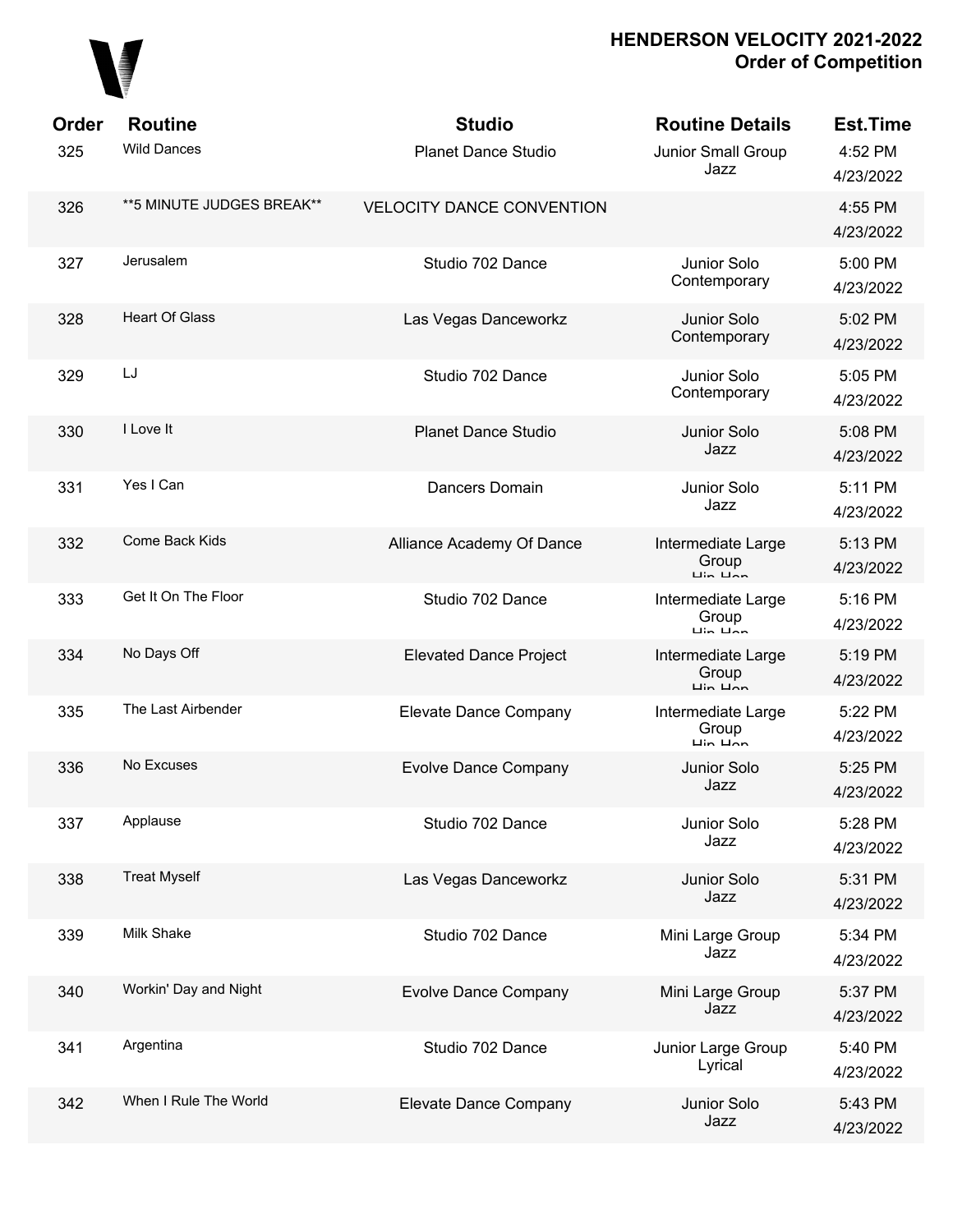

| Order | <b>Routine</b>           | <b>Studio</b>                            | <b>Routine Details</b>    | <b>Est.Time</b>      |
|-------|--------------------------|------------------------------------------|---------------------------|----------------------|
| 343   | Boom Boom                | Studio 702 Dance                         | Junior Solo<br>Jazz       | 5:45 PM<br>4/23/2022 |
| 344   | Make You A Believer      | Studio 702 Dance                         | Junior Solo<br>Jazz       | 5:48 PM<br>4/23/2022 |
| 345   | <b>Black Cat</b>         | Studio 702 Dance                         | Junior Solo<br>Jazz       | 5:51 PM<br>4/23/2022 |
| 346   | Wind It Up               | <b>Planet Dance Studio</b>               | Junior Solo<br>Jazz       | 5:54 PM<br>4/23/2022 |
| 347   | Queen Bee                | <b>Evolve Dance Company</b>              | Junior Solo<br>Jazz       | 5:56 PM<br>4/23/2022 |
| 348   | <b>Gimme That</b>        | Studio 702 Dance                         | Junior Solo<br>Jazz       | 5:59 PM<br>4/23/2022 |
| 349   | Mr. Monotony             | Studio 702 Dance                         | Junior Solo<br>Jazz       | 6:02 PM<br>4/23/2022 |
| 350   | Work                     | Studio 702 Dance                         | Junior Solo<br>Jazz       | 6:05 PM<br>4/23/2022 |
| 351   | Glam                     | Alliance Academy Of Dance                | Junior Solo<br>Jazz       | 6:07 PM<br>4/23/2022 |
| 352   | Jealous                  | <b>Elevated Dance Project</b>            | Junior Solo<br>Lyrical    | 6:10 PM<br>4/23/2022 |
| 353   | Indestructible           | Alliance Academy Of Dance                | Junior Solo<br>Lyrical    | 6:13 PM<br>4/23/2022 |
| 354   | My Mistake               | Studio 702 Dance                         | Junior Solo<br>Lyrical    | 6:16 PM<br>4/23/2022 |
| 355   | Hero                     | Las Vegas Danceworkz                     | Junior Solo<br>Lyrical    | 6:18 PM<br>4/23/2022 |
| 356   | <b>Bohemian Rhapsody</b> | <b>Evolve Dance Company</b>              | Junior Solo<br>Lyrical    | 6:21 PM<br>4/23/2022 |
| 357   | Girls                    | Studio 702 Dance                         | Junior Large Group<br>Tap | 6:24 PM<br>4/23/2022 |
| 358   | Titanium                 | Studio 702 Dance                         | Junior Solo<br>Lyrical    | 6:27 PM<br>4/23/2022 |
| 359   | Who You Are              | Studio 702 Dance                         | Junior Solo<br>Lyrical    | 6:30 PM<br>4/23/2022 |
| 360   | Many Rivers              | The Collective Performing Arts<br>Center | Junior Solo<br>Lyrical    | 6:32 PM<br>4/23/2022 |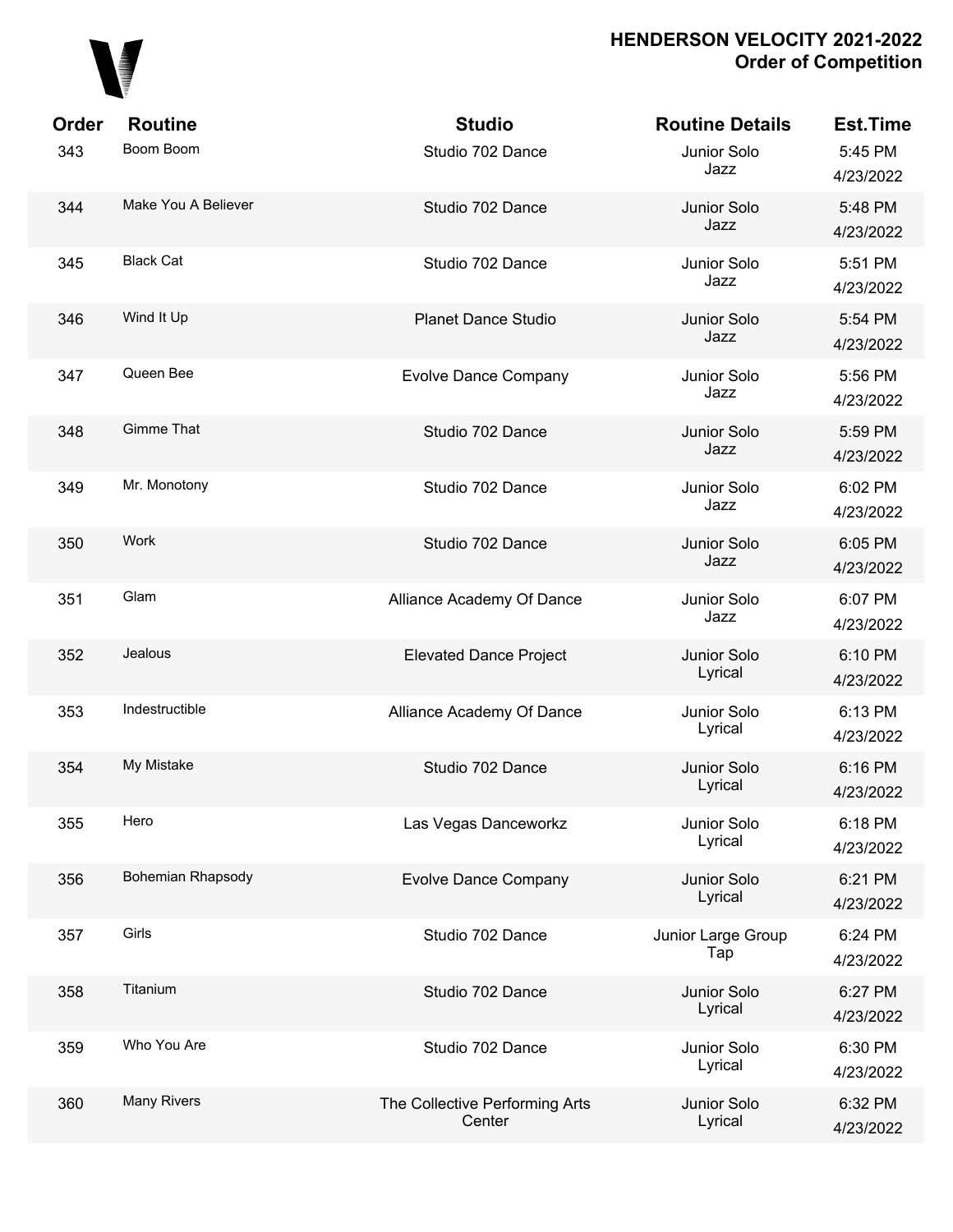

| Order<br>361 | <b>Routine</b><br>Just A Girl | <b>Studio</b><br>Dancers Domain  | <b>Routine Details</b><br>Junior Solo<br>Open | <b>Est.Time</b><br>6:35 PM<br>4/23/2022 |
|--------------|-------------------------------|----------------------------------|-----------------------------------------------|-----------------------------------------|
| 362          | Genie In A Bottle             | Alliance Academy Of Dance        | Junior Solo<br><b>Musical Theater</b>         | 6:38 PM<br>4/23/2022                    |
| 363          | Okey Dokey                    | Studio 702 Dance                 | Junior Large Group<br>Hip-Hop                 | 6:41 PM<br>4/23/2022                    |
| 364          | ** 5 MINUTE JUDGES BREAK**    | <b>VELOCITY DANCE CONVENTION</b> |                                               | 6:44 PM<br>4/23/2022                    |
| 365          | <b>Hey Daddy</b>              | Studio 702 Dance                 | Junior Solo<br><b>Musical Theater</b>         | 6:49 PM<br>4/23/2022                    |
| 366          | My Strongest Suit             | Studio 702 Dance                 | Junior Solo<br><b>Musical Theater</b>         | 6:51 PM<br>4/23/2022                    |
| 367          | Love Shack                    | Las Vegas Danceworkz             | Junior Duo/Trio<br>Jazz                       | 6:54 PM<br>4/23/2022                    |
| 368          | Azukita                       | Studio 702 Dance                 | Junior Solo<br>Tap                            | 6:57 PM<br>4/23/2022                    |
| 369          | Piece Of You                  | Studio 702 Dance                 | Junior Solo<br>Hip-Hop                        | 7:00 PM<br>4/23/2022                    |
| 370          | Ay Caramba                    | Studio 702 Dance                 | Junior Duo/Trio<br>Jazz                       | 7:02 PM<br>4/23/2022                    |
| 371          | I'm Gonna Live 'Til I Die     | Studio 702 Dance                 | Junior Solo<br><b>Musical Theater</b>         | 7:05 PM<br>4/23/2022                    |
| 372          | Glam                          | <b>Planet Dance Studio</b>       | Junior Duo/Trio<br>Jazz                       | 7:08 PM<br>4/23/2022                    |
| 373          | Sunshine                      | Elevate Dance Company            | Junior Duo/Trio<br>Lyrical                    | 7:11 PM<br>4/23/2022                    |
| 374          | Spice Of Life                 | Las Vegas Danceworkz             | Junior Duo/Trio<br>Open                       | 7:13 PM<br>4/23/2022                    |
| 375          | DC <sub>3</sub>               | Studio 702 Dance                 | Junior Duo/Trio<br>Hip-Hop                    | 7:16 PM<br>4/23/2022                    |
| 376          | Bring Em Out                  | Studio 702 Dance                 | Junior Duo/Trio<br>Hip-Hop                    | 7:19 PM<br>4/23/2022                    |
| 377          | Jet Set                       | <b>Elevated Dance Project</b>    | Junior Duo/Trio<br><b>Musical Theater</b>     | 7:22 PM<br>4/23/2022                    |
| 378          | Grown Up                      | Las Vegas Danceworkz             | Junior Duo/Trio<br>Hip-Hop                    | 7:24 PM<br>4/23/2022                    |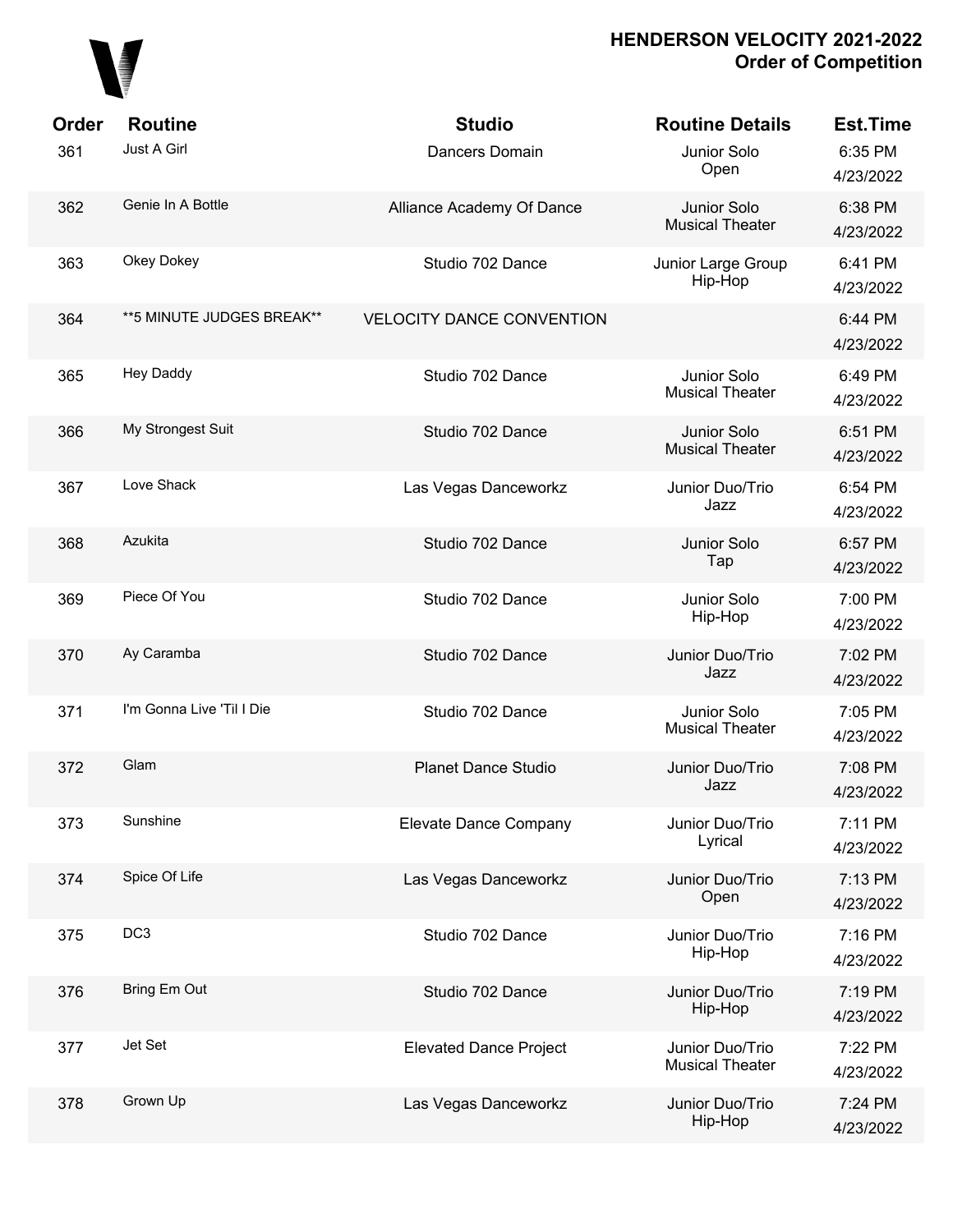

| Order | <b>Routine</b>               | <b>Studio</b>                    | <b>Routine Details</b>            | <b>Est.Time</b>      |
|-------|------------------------------|----------------------------------|-----------------------------------|----------------------|
| 379   | Lose My Breath               | <b>Planet Dance Studio</b>       | Junior Small Group<br>Hip-Hop     | 7:27 PM<br>4/23/2022 |
| 380   | Warriors                     | Studio 702 Dance                 | Junior Line<br>Jazz               | 7:30 PM<br>4/23/2022 |
| 381   | **AWARDS**                   | <b>VELOCITY DANCE CONVENTION</b> |                                   | 7:35 PM<br>4/23/2022 |
| 382   | An Evening I Will Not Forget | <b>Evolve Dance Company</b>      | Intermediate Solo<br>Contemporary | 8:10 PM<br>4/23/2022 |
| 383   | Sacrifice                    | <b>Variant Movement</b>          | Intermediate Solo<br>Contemporary | 8:12 PM<br>4/23/2022 |
| 384   | <b>Ribbons Undone</b>        | <b>Elevated Dance Project</b>    | Intermediate Solo<br>Contemporary | 8:15 PM<br>4/23/2022 |
| 385   | <b>Mantis</b>                | Alliance Academy Of Dance        | Intermediate Solo<br>Contemporary | 8:18 PM<br>4/23/2022 |
| 386   | <b>Half Light</b>            | Studio 702 Dance                 | Intermediate Solo<br>Contemporary | 8:21 PM<br>4/23/2022 |
| 387   | Grieving                     | Studio 702 Dance                 | Intermediate Solo<br>Contemporary | 8:23 PM<br>4/23/2022 |
| 388   | Emphasis                     | <b>Elevated Dance Project</b>    | Intermediate Solo<br>Contemporary | 8:26 PM<br>4/23/2022 |
| 389   | Goodbye                      | Variant Movement                 | Intermediate Solo<br>Contemporary | 8:29 PM<br>4/23/2022 |
| 390   | Thule                        | Studio 702 Dance                 | Intermediate Solo<br>Contemporary | 8:32 PM<br>4/23/2022 |
| 391   | The Middle                   | <b>Elevated Dance Project</b>    | Intermediate Solo<br>Contemporary | 8:34 PM<br>4/23/2022 |
| 392   | Out                          | Studio 702 Dance                 | Intermediate Solo<br>Contemporary | 8:37 PM<br>4/23/2022 |
| 393   | Rosyln                       | <b>Elevated Dance Project</b>    | Intermediate Solo<br>Contemporary | 8:40 PM<br>4/23/2022 |
| 394   | Leaving                      | <b>Evolve Dance Company</b>      | Intermediate Solo<br>Contemporary | 8:43 PM<br>4/23/2022 |
| 395   | <b>Extinguish Me</b>         | <b>Variant Movement</b>          | Intermediate Solo<br>Contemporary | 8:45 PM<br>4/23/2022 |
| 396   | Quiero Llorar                | Studio 702 Dance                 | Intermediate Solo<br>Contemporary | 8:48 PM<br>4/23/2022 |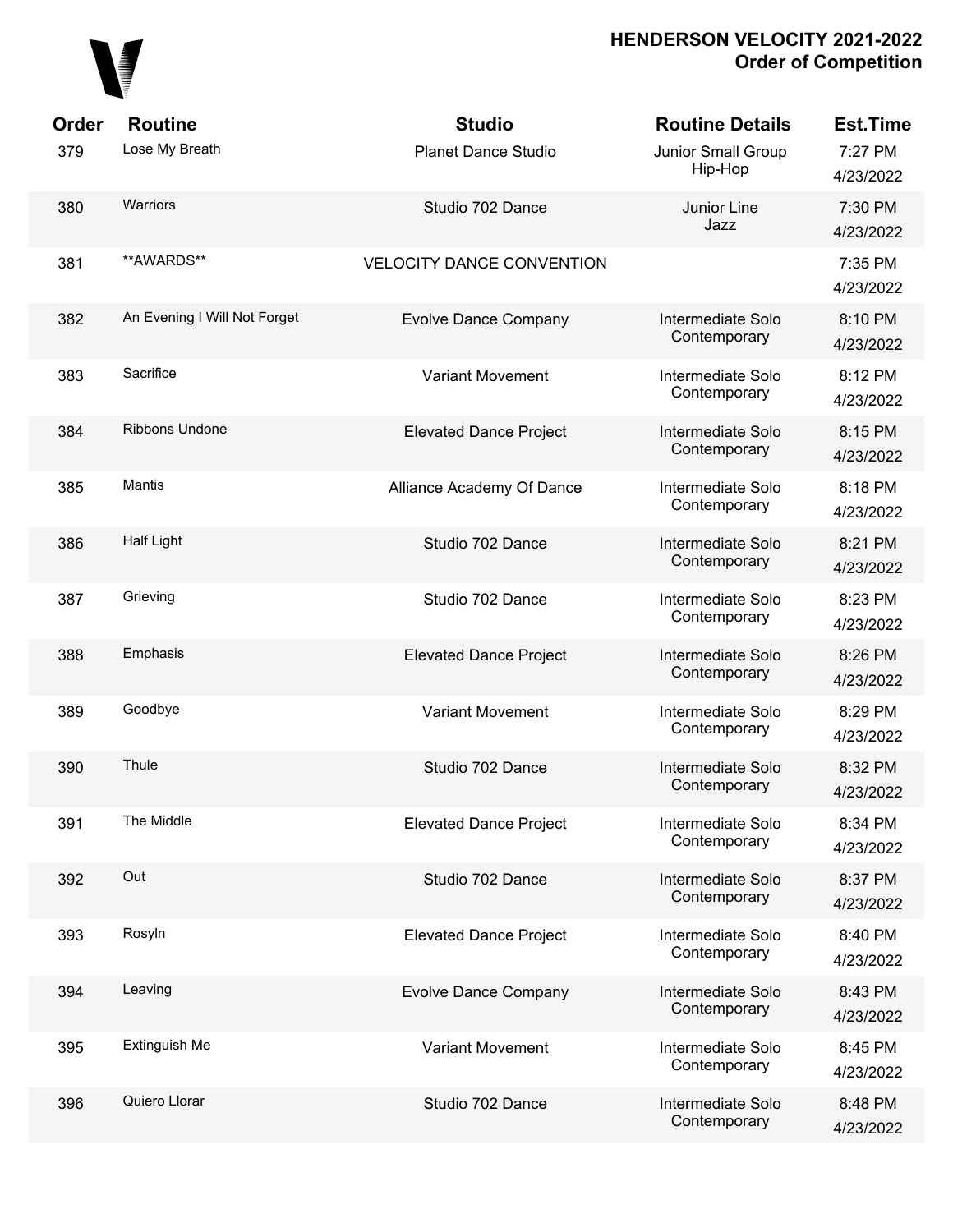

| Order | <b>Routine</b>             | <b>Studio</b>                            | <b>Routine Details</b>                  | <b>Est.Time</b>      |
|-------|----------------------------|------------------------------------------|-----------------------------------------|----------------------|
| 397   | Blue Jay                   | <b>Elevated Dance Project</b>            | Intermediate Solo<br>Contemporary       | 8:51 PM<br>4/23/2022 |
| 398   | Rosas                      | Studio 702 Dance                         | Intermediate Solo<br>Contemporary       | 8:54 PM<br>4/23/2022 |
| 399   | Comeback                   | <b>Elevated Dance Project</b>            | Intermediate Solo<br>Contemporary       | 8:56 PM<br>4/23/2022 |
| 400   | <b>Mount Everest</b>       | <b>Variant Movement</b>                  | Intermediate Solo<br>Contemporary       | 8:59 PM<br>4/23/2022 |
| 401   | Sand                       | Studio 702 Dance                         | Intermediate Solo<br>Contemporary       | 9:02 PM<br>4/23/2022 |
| 402   | I Found                    | <b>Elevated Dance Project</b>            | Intermediate Solo<br>Contemporary       | 9:05 PM<br>4/23/2022 |
| 403   | Saturn                     | <b>Elevated Dance Project</b>            | Intermediate Solo<br>Contemporary       | 9:07 PM<br>4/23/2022 |
| 404   | Don't Go                   | The Center Stage Studio                  | Intermediate Solo<br>Contemporary       | 9:10 PM<br>4/23/2022 |
| 405   | Get Ready                  | Studio 702 Dance                         | Intermediate Solo<br>Jazz               | 9:13 PM<br>4/23/2022 |
| 406   | Body And Mind              | Elevate Dance Company                    | Intermediate Solo<br>Jazz               | 9:16 PM<br>4/23/2022 |
| 407   | I Did Something Bad        | <b>Evolve Dance Company</b>              | Intermediate Solo<br>Jazz               | 9:18 PM<br>4/23/2022 |
| 408   | Focus on Me                | The Collective Performing Arts<br>Center | Intermediate Solo<br>Jazz               | 9:21 PM<br>4/23/2022 |
| 409   | Spell On You               | Studio 702 Dance                         | Intermediate Solo<br>Jazz               | 9:24 PM<br>4/23/2022 |
| 410   | Just Fine                  | Studio 702 Dance                         | Intermediate Solo<br>Jazz               | 9:27 PM<br>4/23/2022 |
| 411   | ** 5 MINUTE JUDGES BREAK** | <b>VELOCITY DANCE CONVENTION</b>         |                                         | 9:29 PM<br>4/23/2022 |
| 412   | Byegone                    | The Pointe Academy                       | <b>Teen Small Group</b><br>Contemporary | 9:34 PM<br>4/23/2022 |
| 413   | Time                       | <b>Elevated Dance Project</b>            | <b>Teen Small Group</b><br>Contemporary | 9:37 PM<br>4/23/2022 |
| 414   | Juice                      | Dancers Domain                           | Intermediate Solo<br>Jazz               | 9:40 PM<br>4/23/2022 |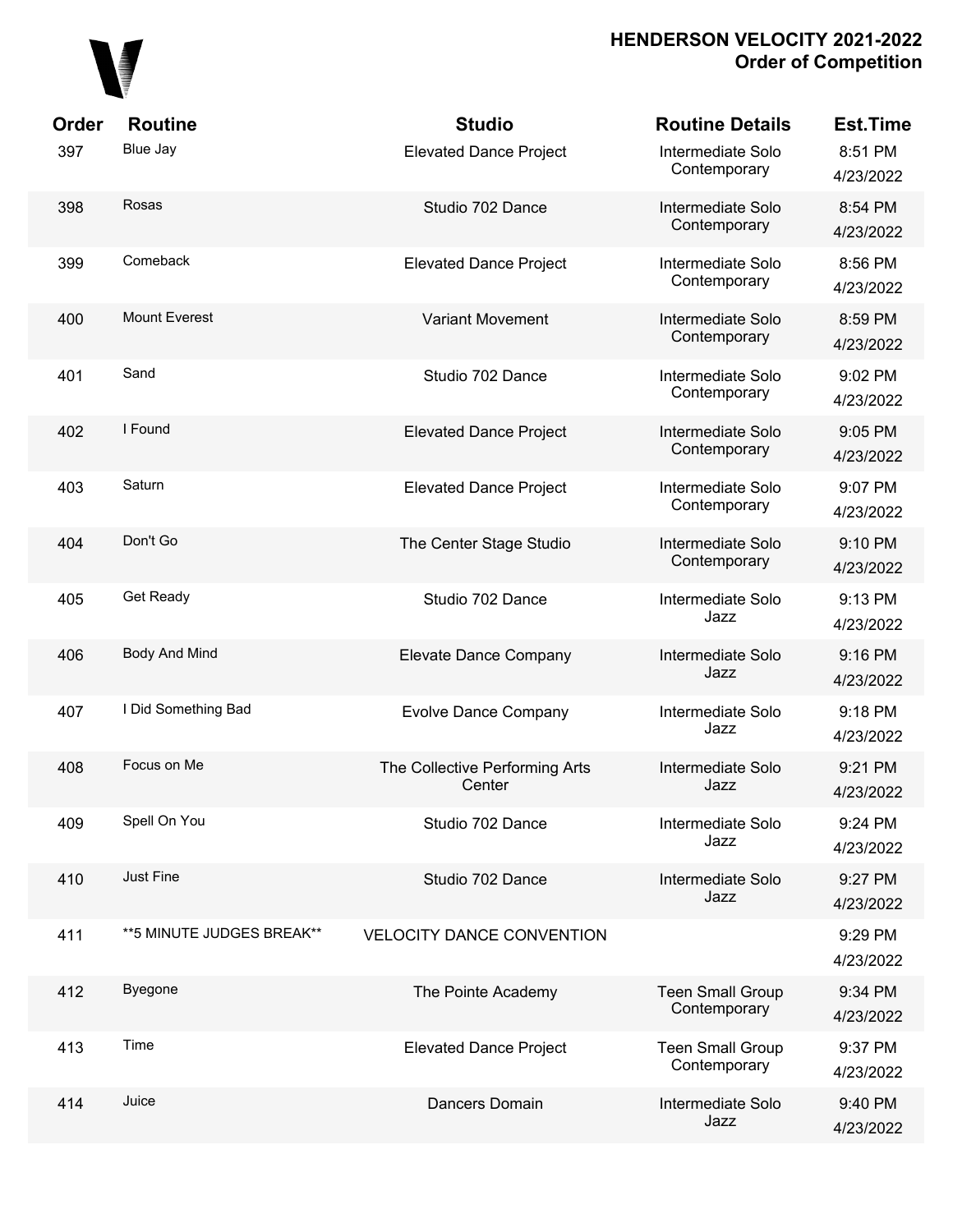

| Order | <b>Routine</b>          | <b>Studio</b>                 | <b>Routine Details</b>                            | <b>Est.Time</b>       |
|-------|-------------------------|-------------------------------|---------------------------------------------------|-----------------------|
| 415   | <b>Upside Down</b>      | On Stage Dance Studio         | Intermediate Solo<br>Jazz                         | 9:42 PM<br>4/23/2022  |
| 416   | I Don't Think About You | PAVE School of the Arts       | Intermediate Solo<br>Lyrical                      | 9:45 PM<br>4/23/2022  |
| 417   | Fix You                 | RaizEtna Dance Company        | Intermediate Solo<br>Lyrical                      | 9:48 PM<br>4/23/2022  |
| 418   | Old Friends             | <b>Elevated Dance Project</b> | Intermediate Solo<br>Lyrical                      | 9:51 PM<br>4/23/2022  |
| 419   | Songbird                | Studio 702 Dance              | Intermediate Solo<br>Lyrical                      | 9:53 PM<br>4/23/2022  |
| 420   | Here Comes The River    | <b>Elevated Dance Project</b> | Intermediate Solo<br>Lyrical                      | 9:56 PM<br>4/23/2022  |
| 421   | <b>Already Gone</b>     | Studio 702 Dance              | Intermediate Solo<br>Lyrical                      | 9:59 PM<br>4/23/2022  |
| 422   | Gravity                 | <b>Variant Movement</b>       | Intermediate Solo<br>Lyrical                      | 10:02 PM<br>4/23/2022 |
| 423   | <b>Better Alone</b>     | The Pointe Academy            | <b>Teen Small Group</b><br>Jazz                   | 10:04 PM<br>4/23/2022 |
| 424   | Welcome                 | <b>Elevated Dance Project</b> | <b>Teen Small Group</b><br><b>Musical Theater</b> | 10:07 PM<br>4/23/2022 |
| 425   | The Only Exception      | Elevate Dance Company         | Intermediate Solo<br>Lyrical                      | 10:10 PM<br>4/23/2022 |
| 426   | Love You In My Mind     | Elevate Dance Company         | Intermediate Solo<br>Open                         | 10:13 PM<br>4/23/2022 |
| 427   | Wuba Duba               | Studio 702 Dance              | Intermediate Solo<br>Open                         | 10:16 PM<br>4/23/2022 |
| 428   | Endgame                 | Dancers Domain                | Intermediate Solo<br>Open                         | 10:19 PM<br>4/23/2022 |
| 429   | Woo                     | Elevate Dance Company         | Intermediate Solo<br>Open                         | 10:21 PM<br>4/23/2022 |
| 430   | Grasshopper             | <b>Elevated Dance Project</b> | Intermediate Solo<br>Open                         | 10:24 PM<br>4/23/2022 |
| 431   | Chambers                | The Pointe Academy            | <b>Teen Small Group</b><br>Open                   | 10:27 PM<br>4/23/2022 |
| 432   | Real Love               | <b>Elevated Dance Project</b> | <b>Teen Small Group</b><br>Hip-Hop                | 10:30 PM<br>4/23/2022 |